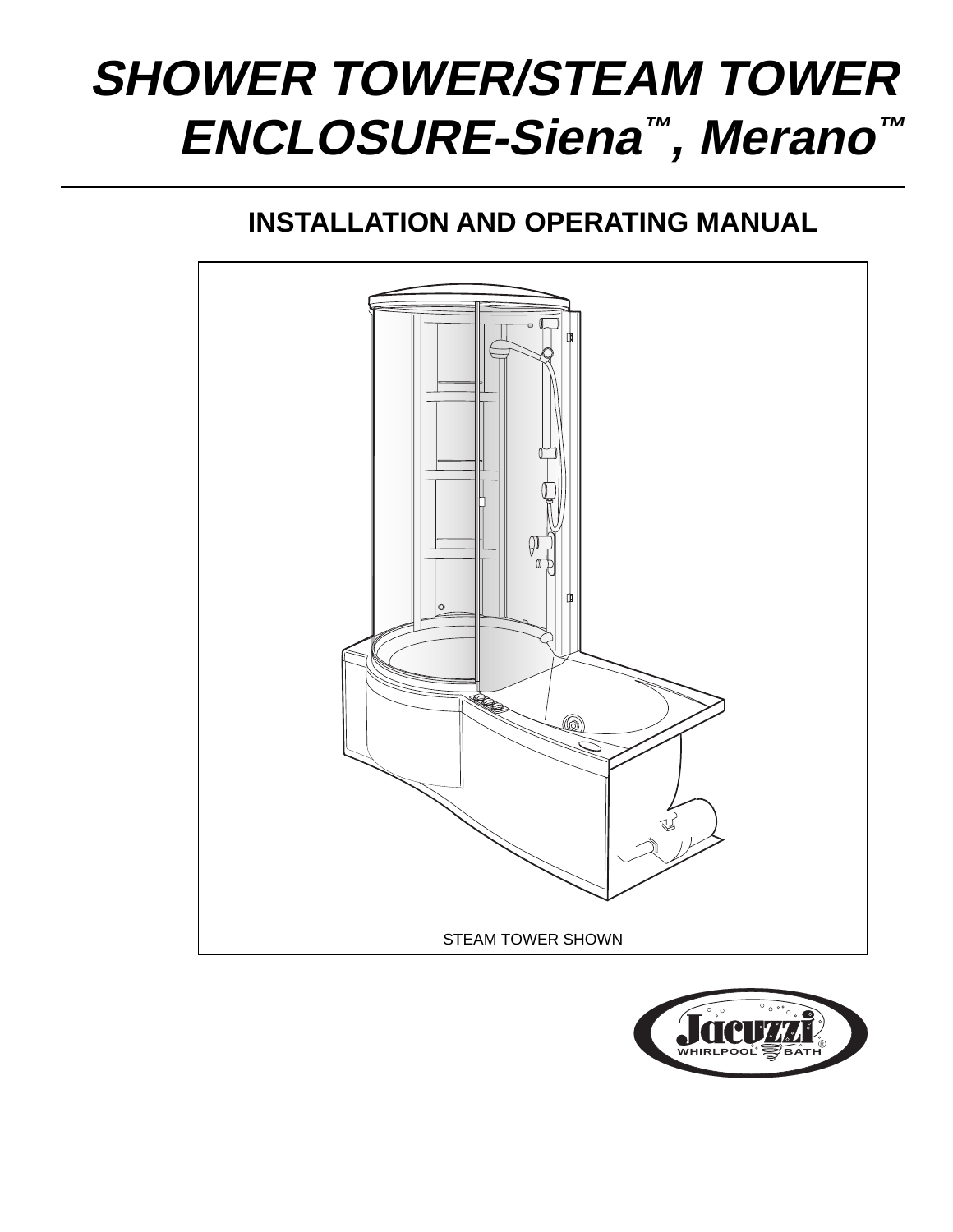# **Save These Instructions for Future Use**

| <b>Owner's Record</b> |  |
|-----------------------|--|
|                       |  |
|                       |  |
|                       |  |
|                       |  |
|                       |  |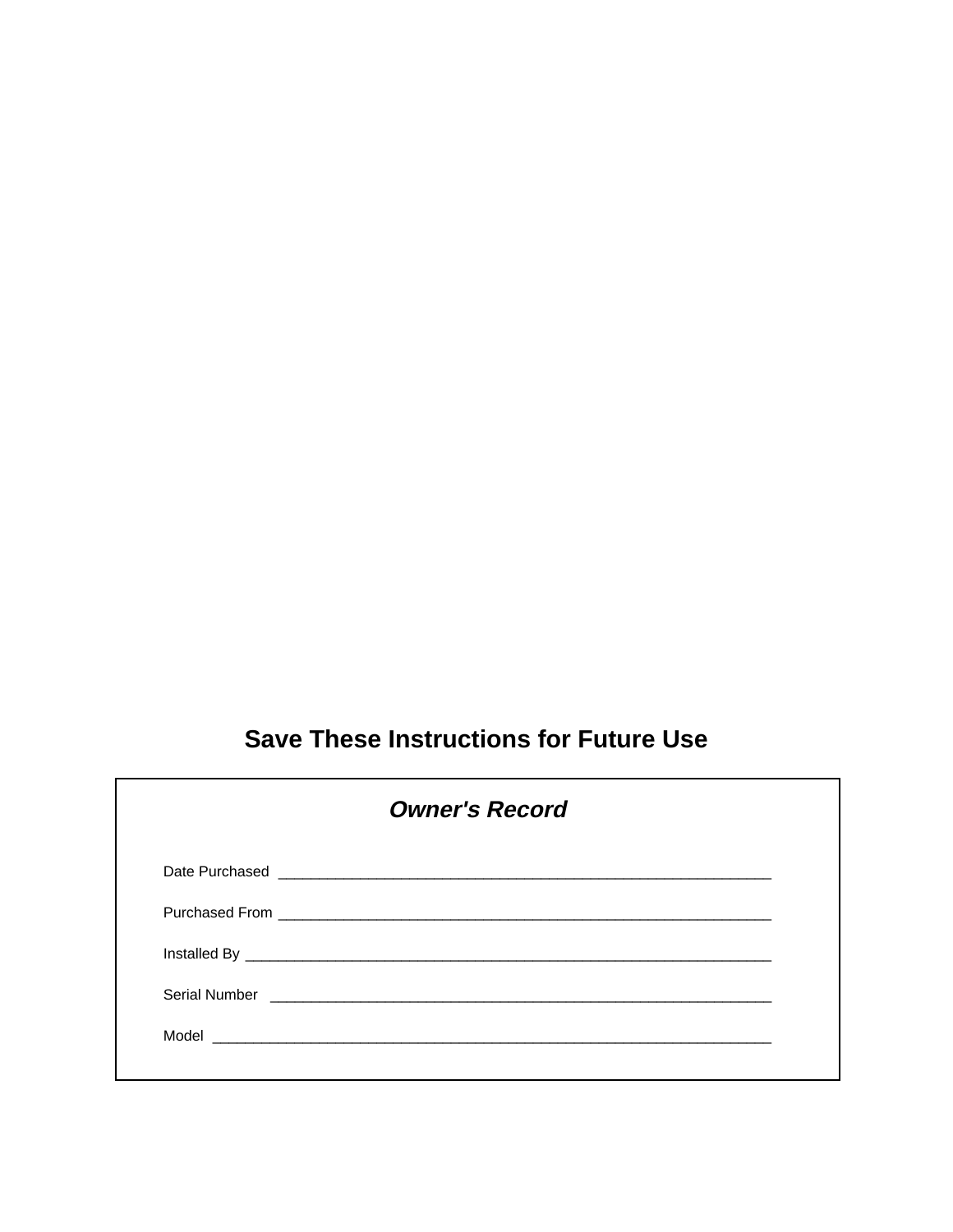#### **Important**

The bathtub must be installed per installation instructions D884000 for the Merano™ or E160000 for the Siena™. Follow the instructions to ensure that proper framing has been provided to support the Shower or Steam Tower. Finishing materials must be waterproof and sealed so that spray and condensation do not cause moisture damage.

**NOTE: The Shower or Steam Tower has been partially pre-assembled for your convenience during installation. The installer must still follow the instructions to ensure proper installation of the tower and components (see page 13). We recommend that two persons perform this installation.**

#### **Contents**

| 10        |
|-----------|
| 10        |
| 12        |
| 13        |
| 14        |
| 15        |
| 16        |
| 17-18     |
| $19 - 20$ |
| $21 - 22$ |
| 23        |
| 23        |
| 24        |
| 25-30     |
| 31        |
| 33-34     |

#### **Tools Required**

- 1. Drill.
- 2. Drill bits: 3/32", 1/8", 3/16" and 5/16".
- 3. Flat blade screw driver, No. 1.
- 4. Phillips type blade screw driver, No. 2.
- 5. 5/16" or 8 mm deep socket or nut driver.
- 6. Caulking gun.
- 7. Sealant (100% silicone).
- 8. Adjustable wrenches (small and medium).
- 9. Allen® wrenches: 1.5 mm, 2.5 mm, 3 mm and 5/64".
- 10. Step ladder.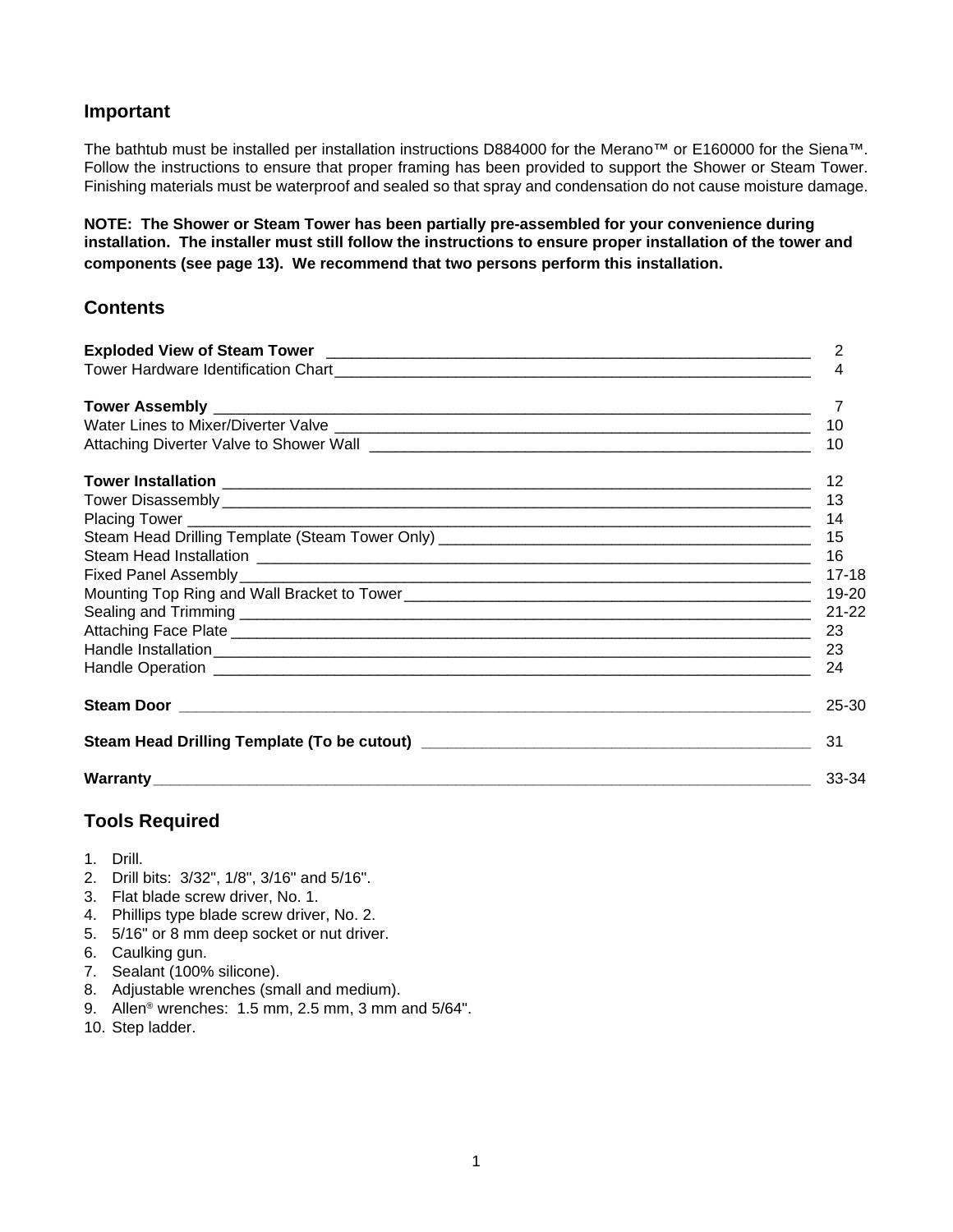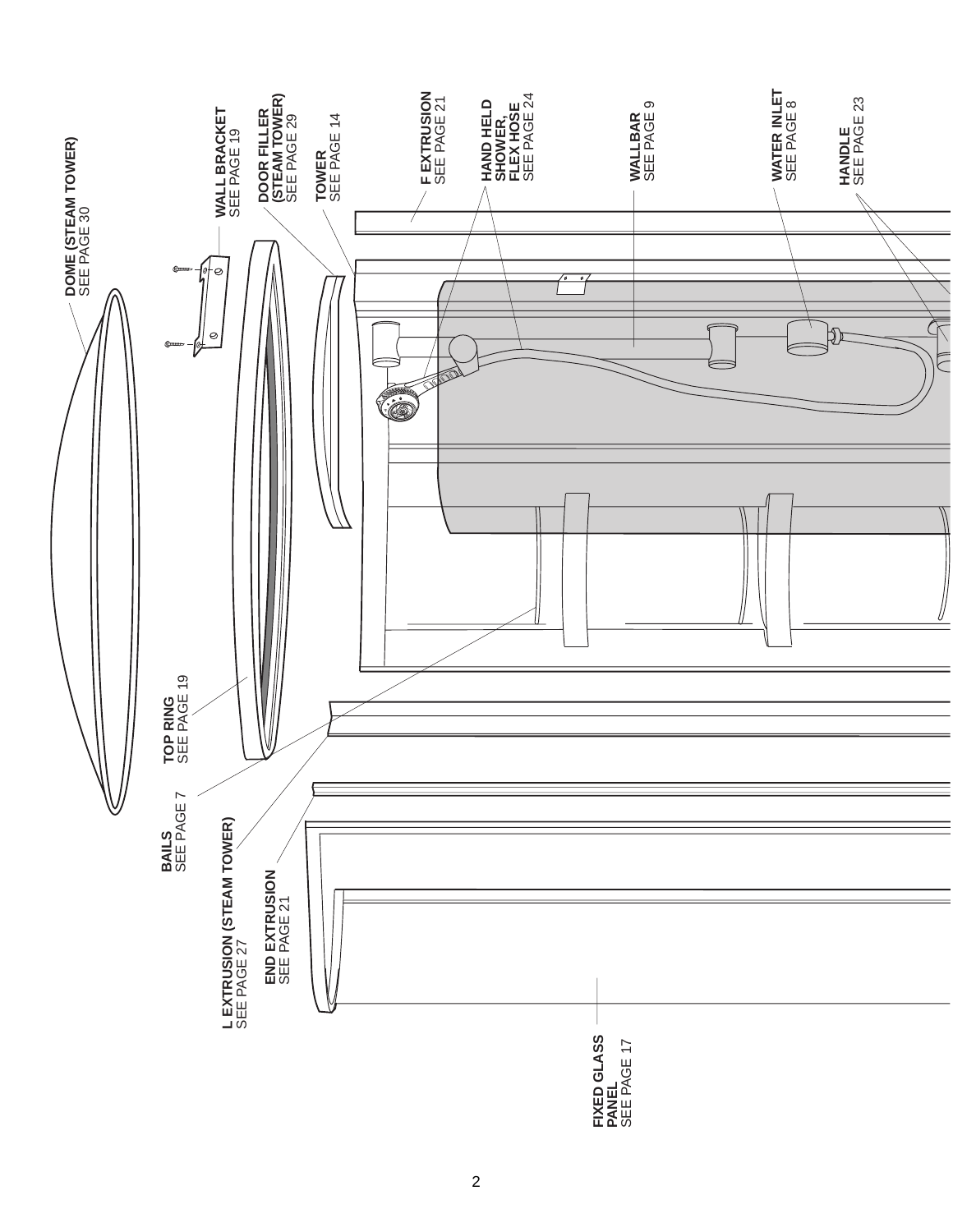

# EXPLODED VIEW OF STEAM TOWER **EXPLODED VIEW OF STEAM TOWER**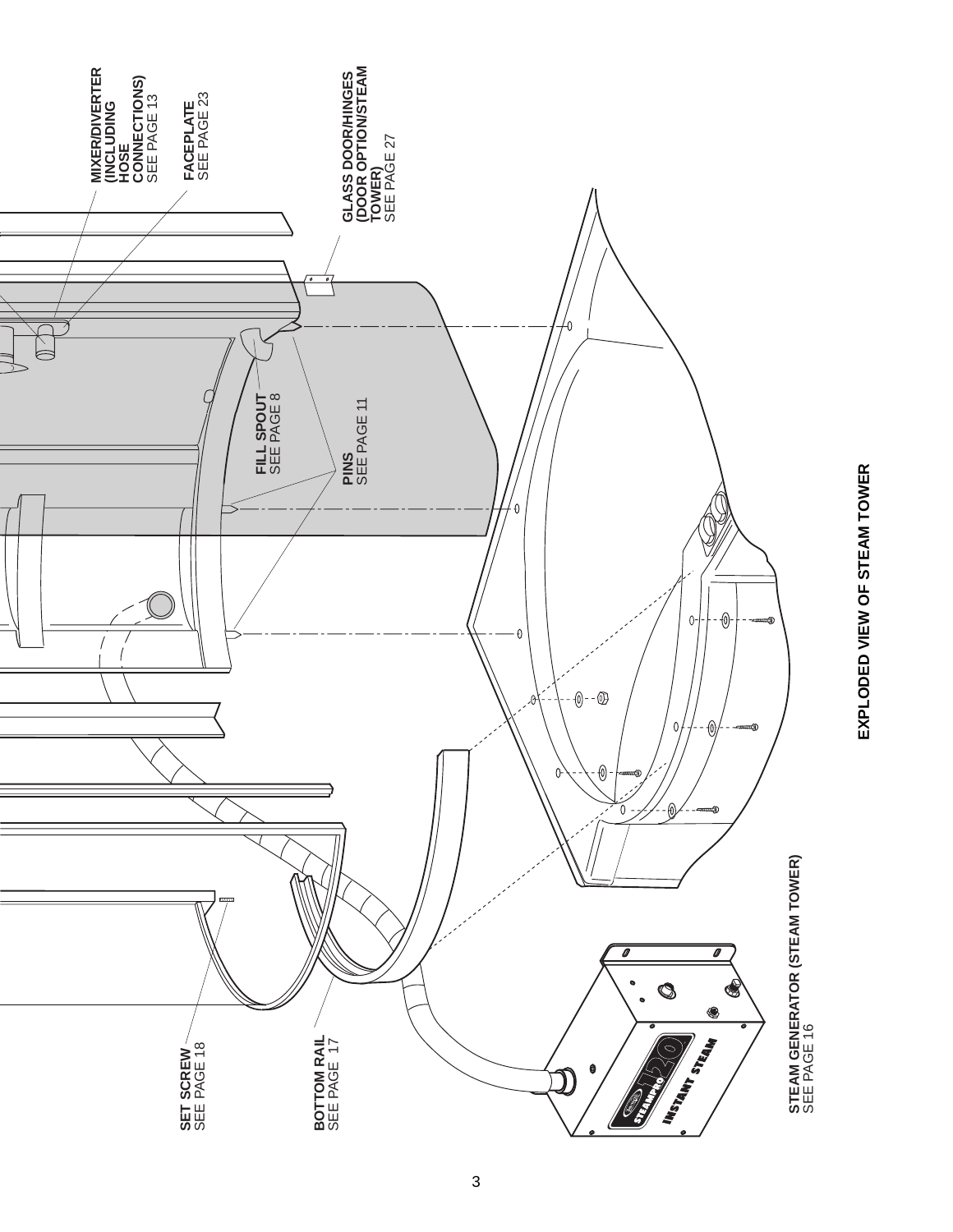# **Shower Tower Hardware Identification Chart**

The diagrams for these fasteners are shown actual size for fast identification. **HARDWARE**

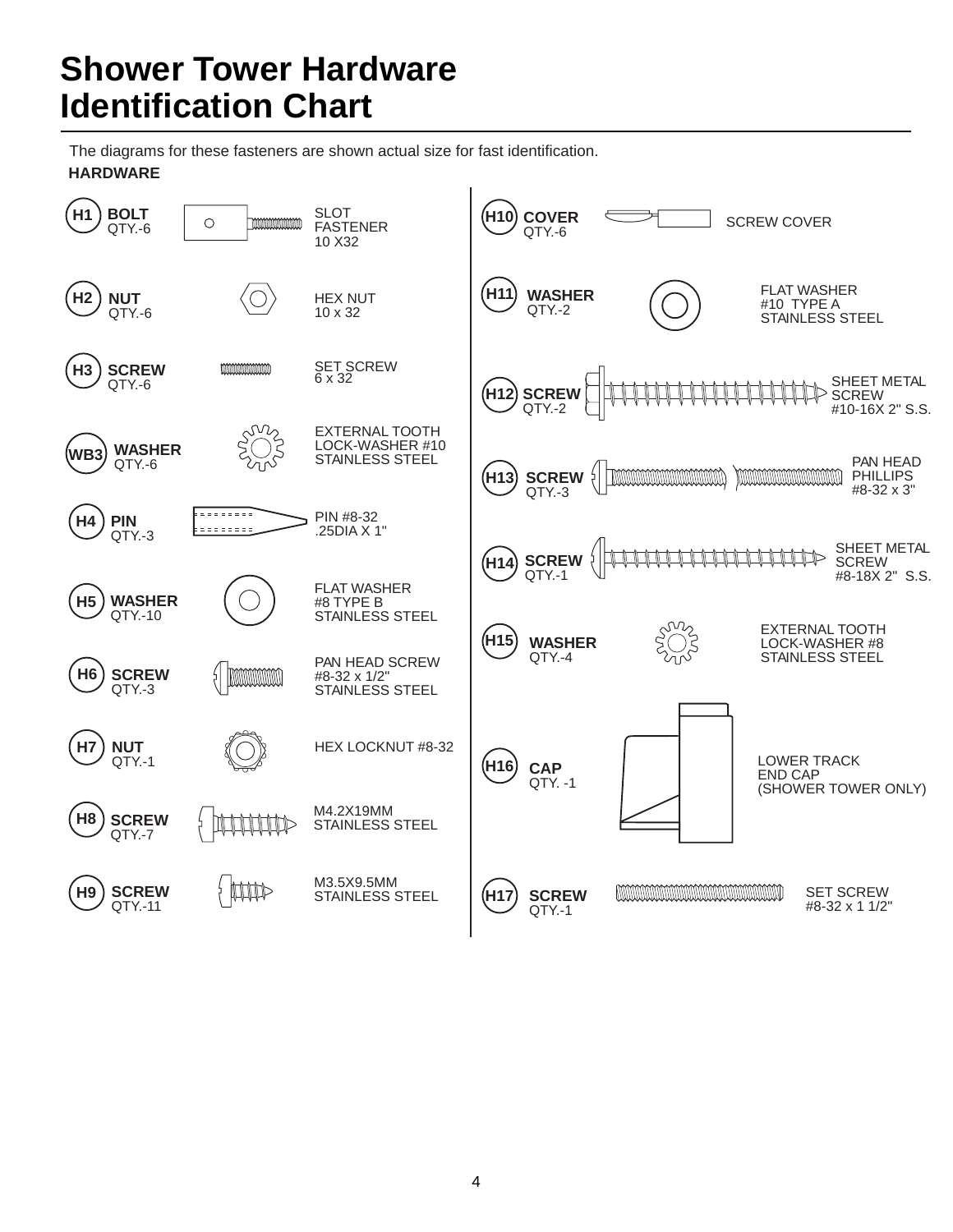# **Shower Tower Hardware Identification Chart**

The diagrams for these fasteners are shown actual size for fast identification.

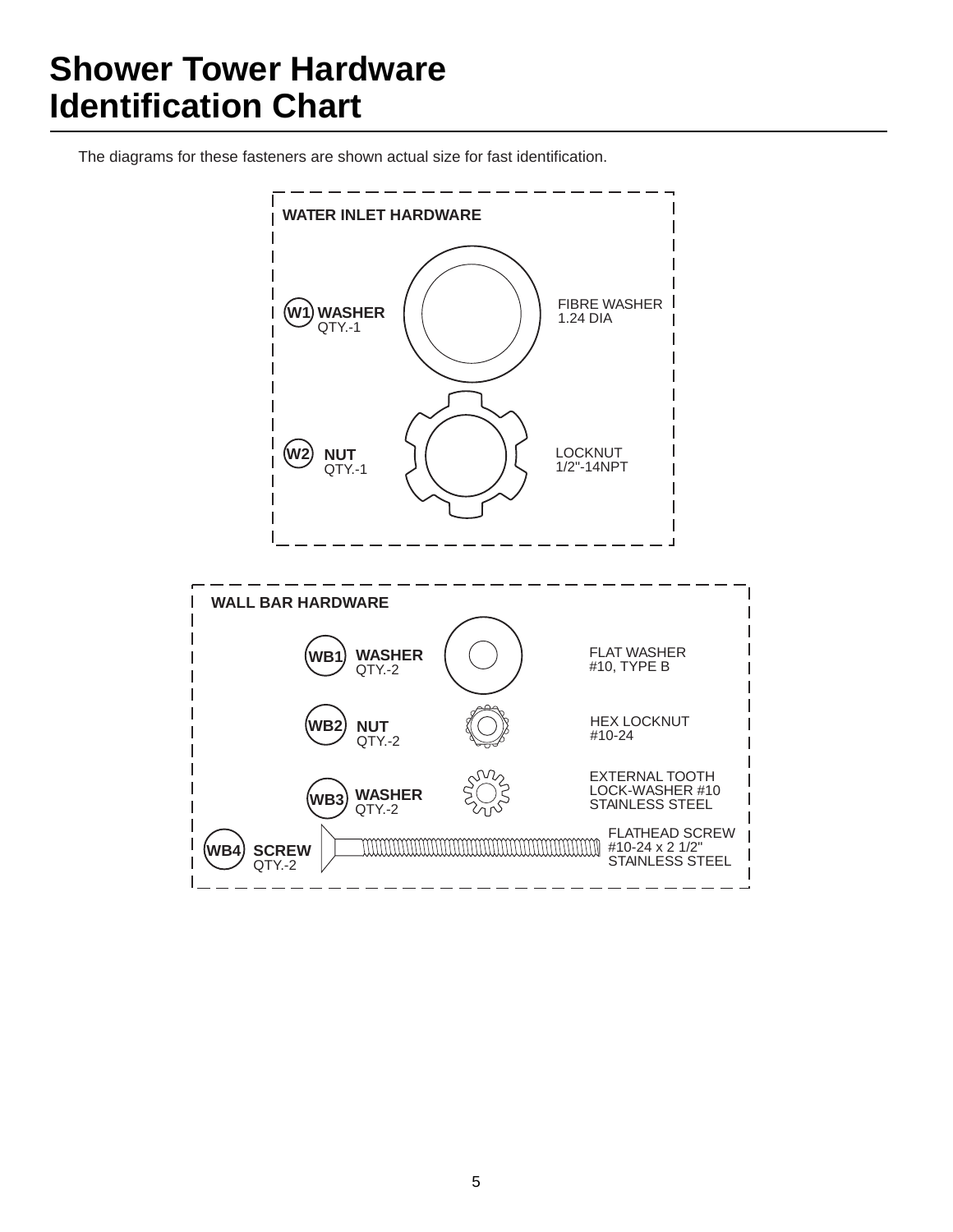# **Shower Tower Hardware Identification Chart**

The diagrams for these fasteners are shown actual size for fast identification.

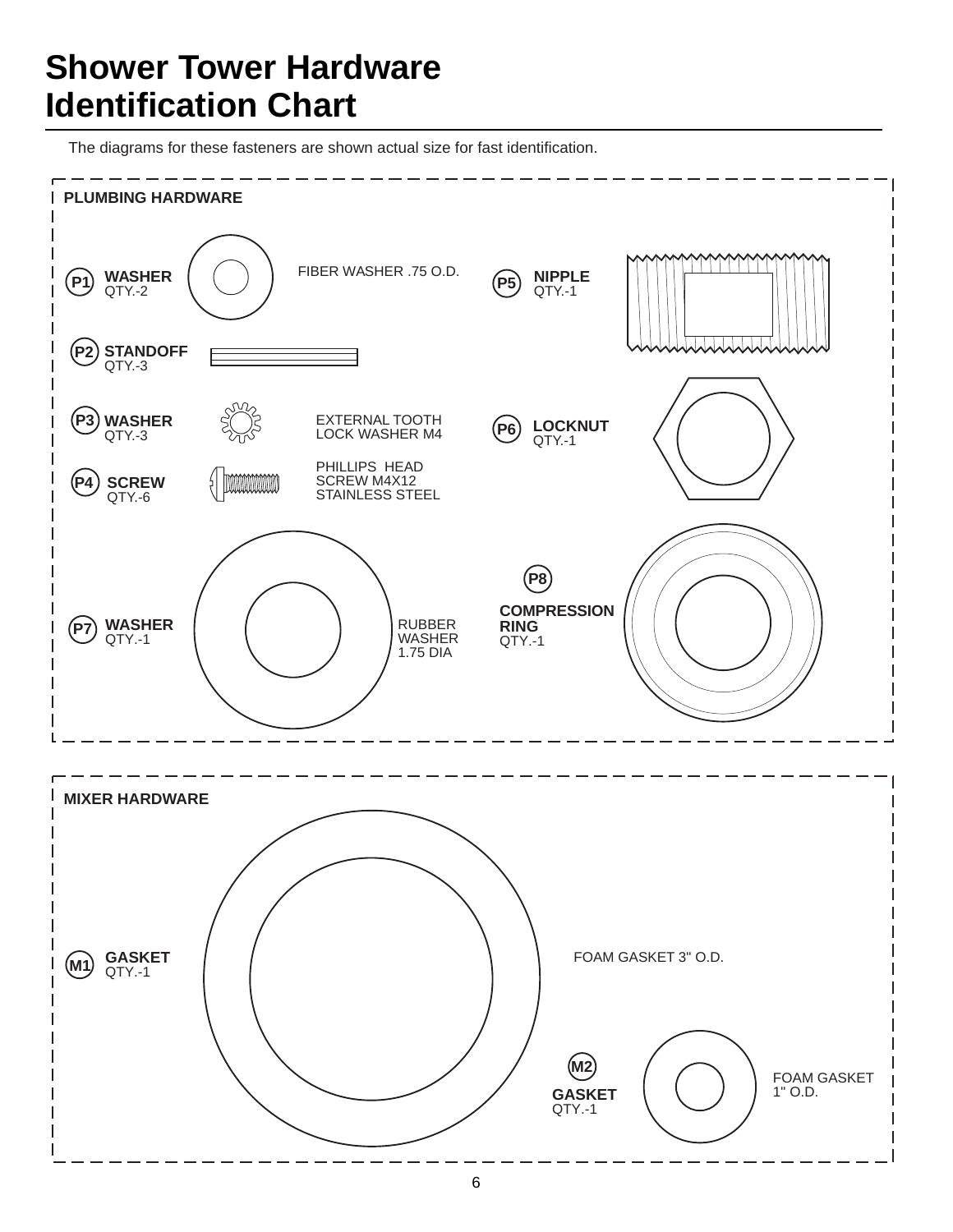## **TOWER ASSEMBLY**

1. Assemble the three (3) bails to the tower wall. Do not overtighten the nuts on the threaded shaft end. Overtightening may break the stud.

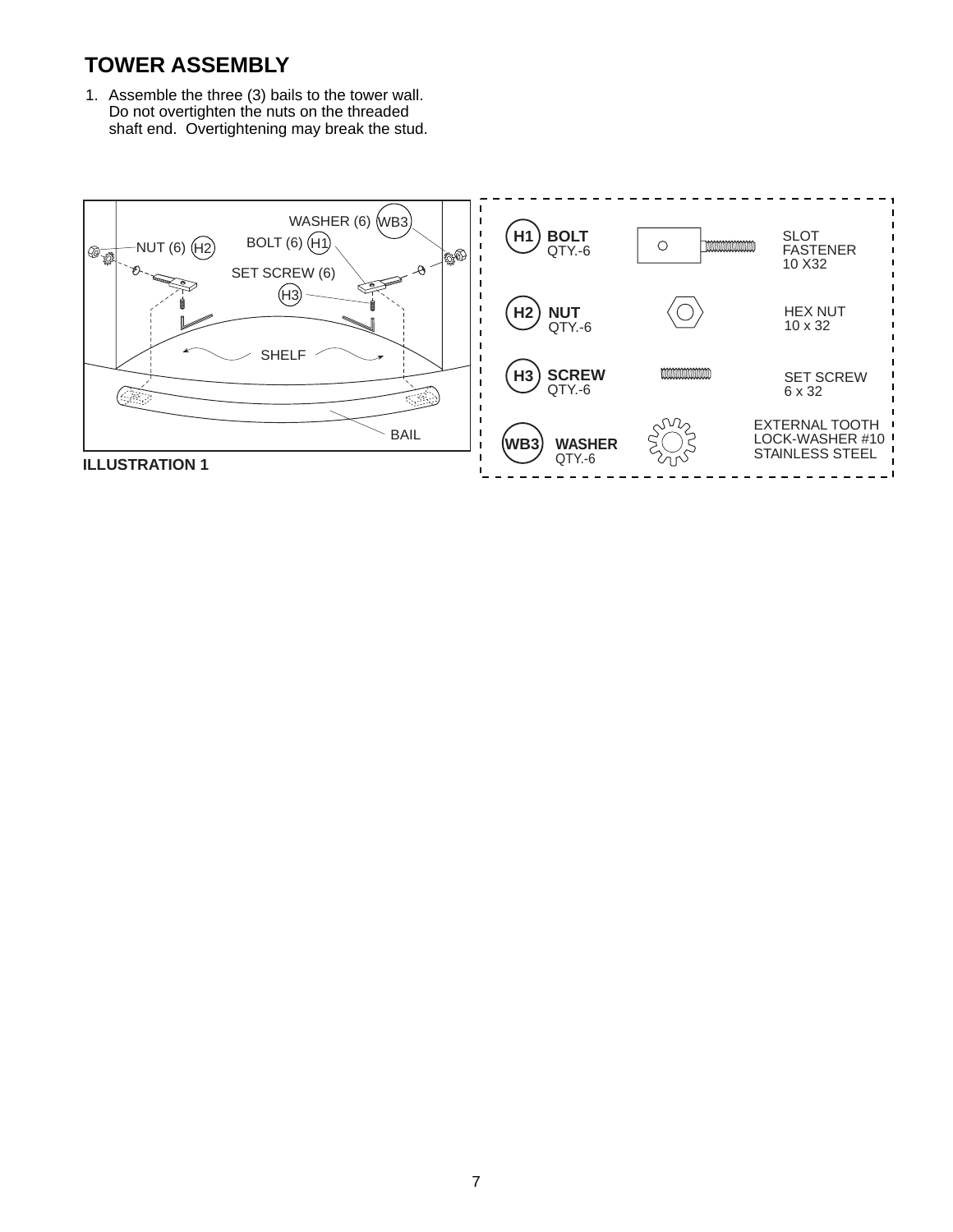2. Attach the water inlet and fill spout to the tower wall. (See Illustration 2 and 2a.)

#### WATER INLET



## **ILLUSTRATION 2**

#### FILL SPOUT

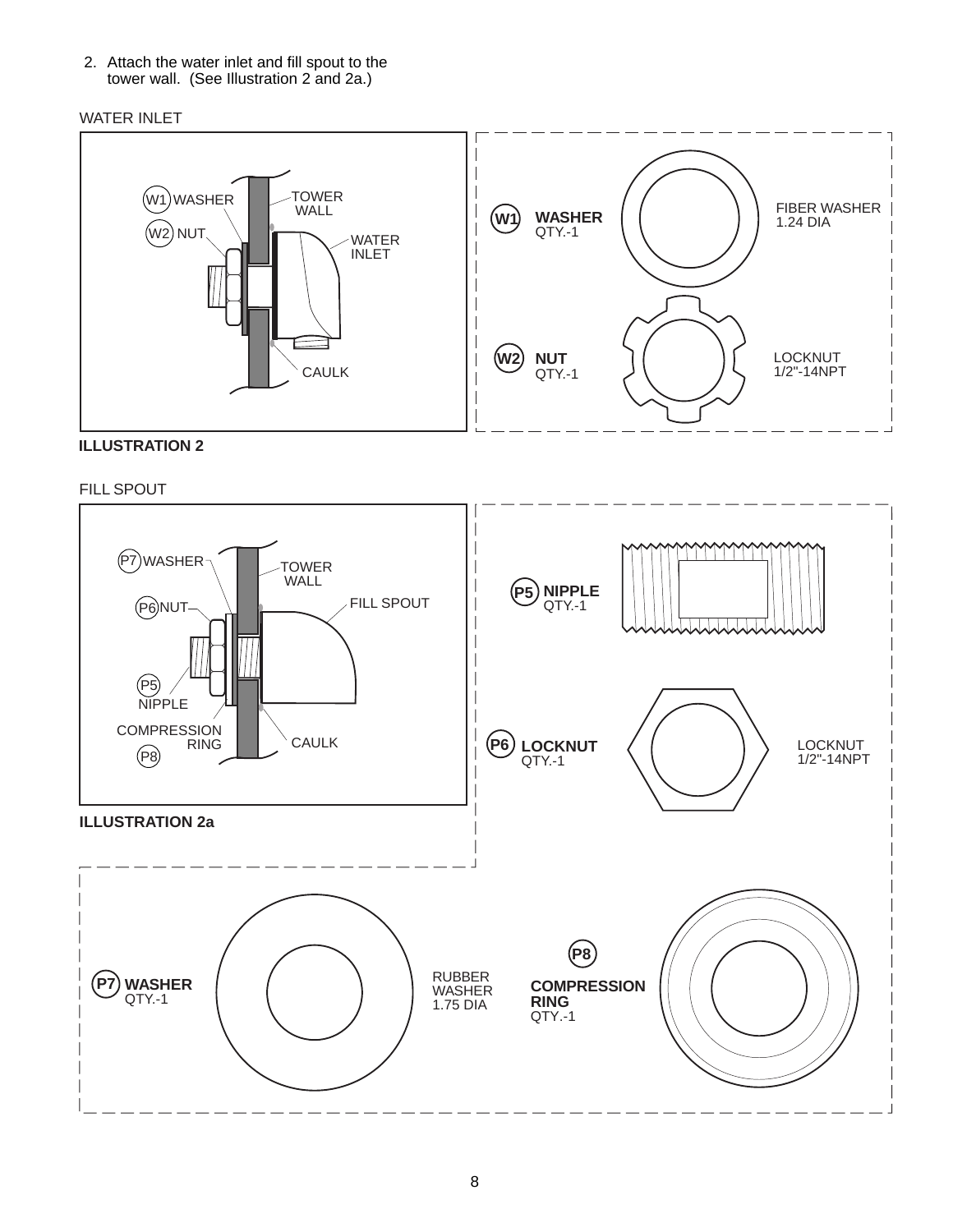3. Attach the wallbar assembly to the tower wall. (See Illustration 3.)





**ILLUSTRATION 3**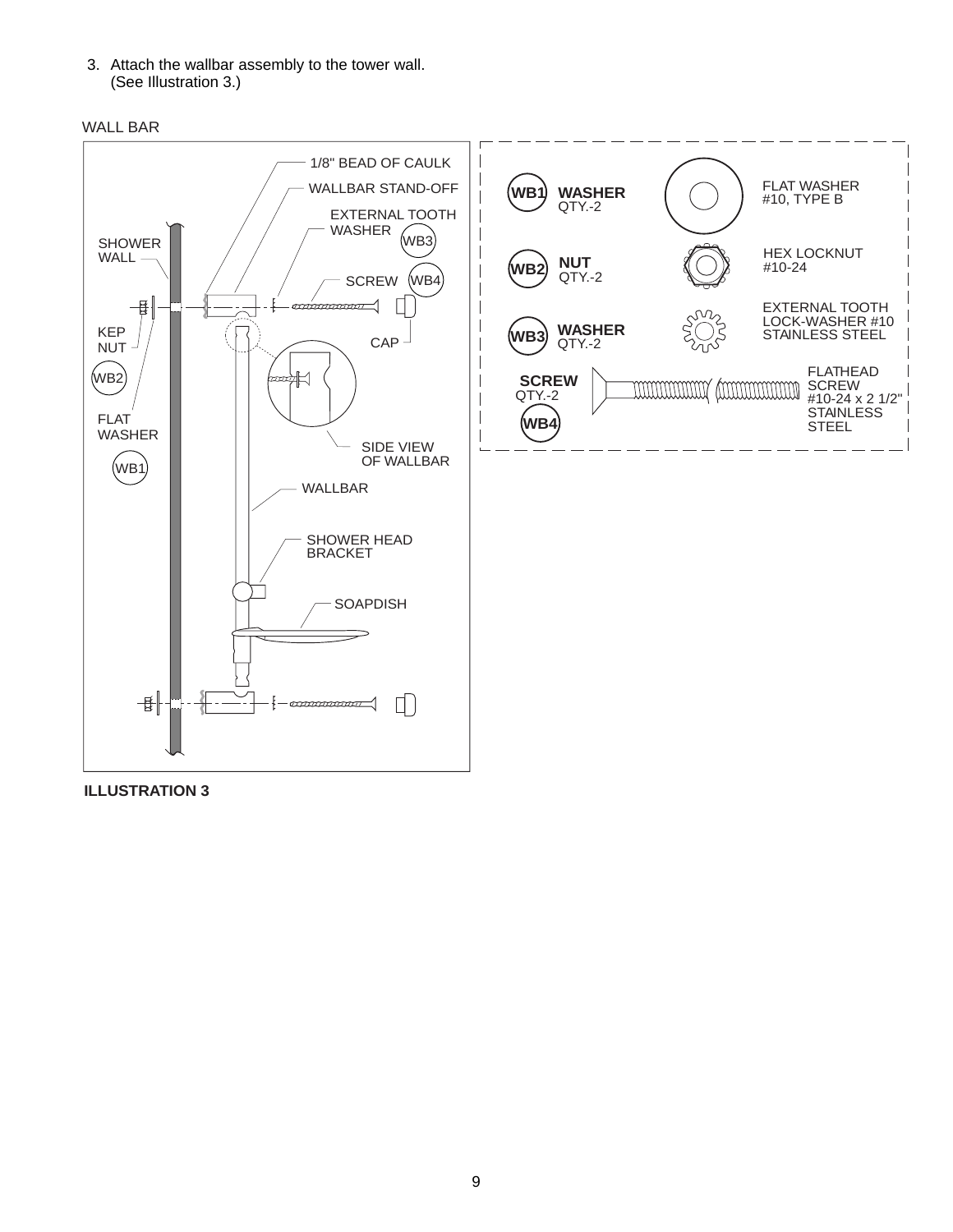#### WATER LINES TO MIXER/DIVERTER VALVE





- 4. Attach the Hot/Cold water lines, shower line, and fill spout line to the mixer/diverter valve. (Use an approved pipe sealant on threads.) Attach standoffs to the mixer/diverter valve. (See Illustration 4.)
- 5. Attach the mixer/diverter valve to the shower wall. (See Illustration 5.)

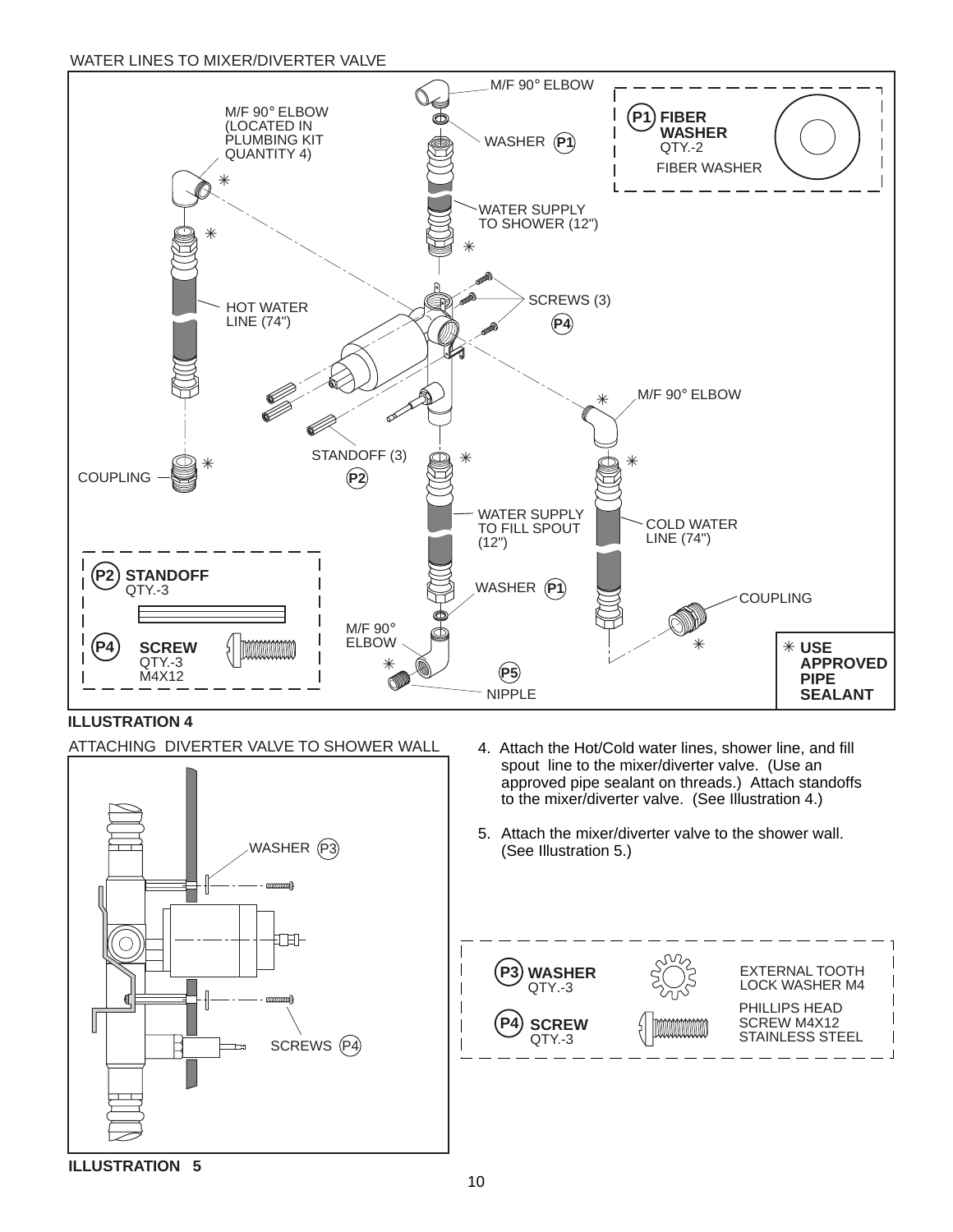

**ILLUSTRATION 7**

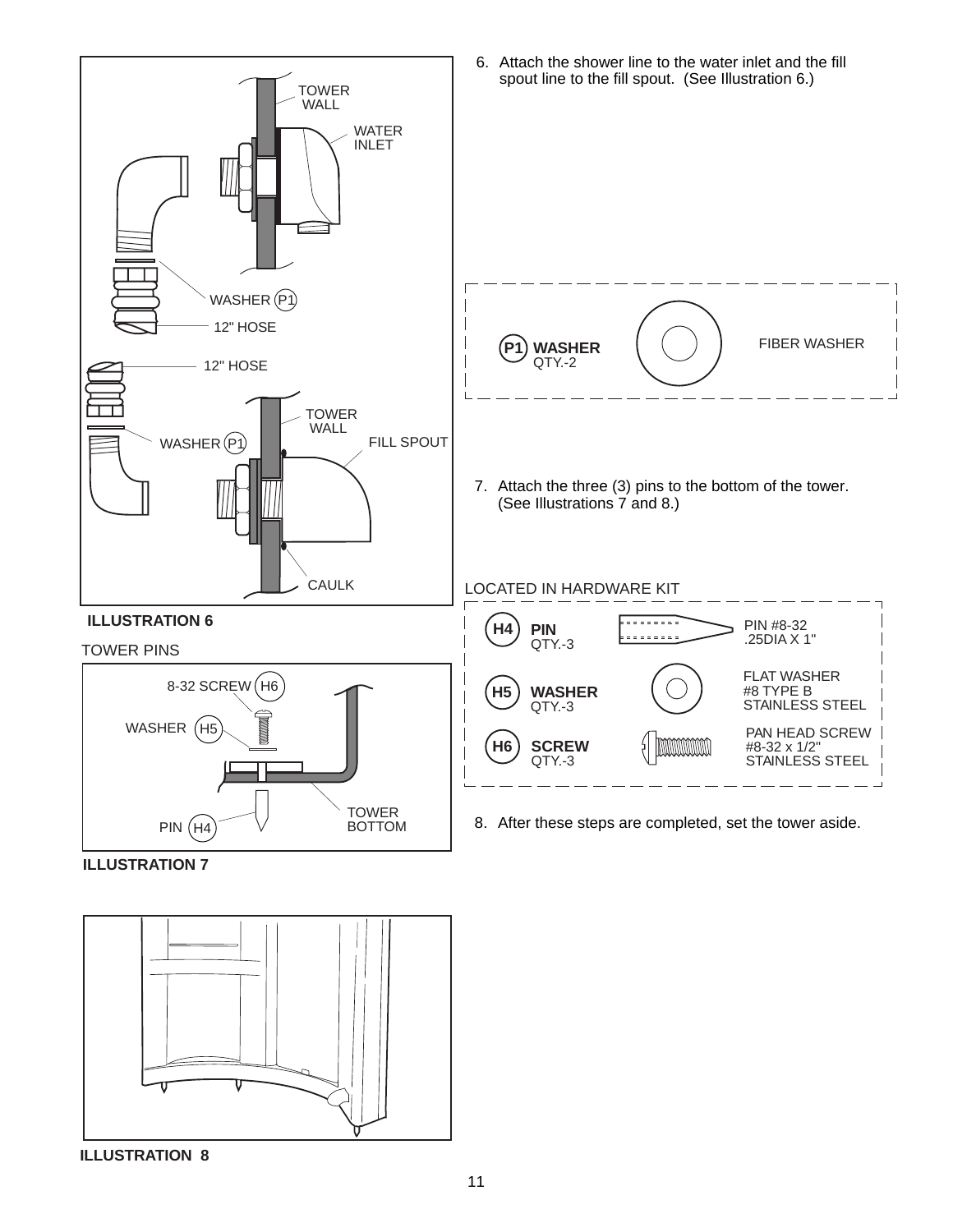## **TOWER INSTALLATION**



#### **ILLUSTRATION 9 (LEFT HAND SHOWN)**

- 1. Locate the drilling template. Place it over the bathtub. The inner orange circle must be centered over the circular opening of the bathtub. (See Illustration 9.) Be sure the orange circle is spaced an equal distance around the bath cavity. The line marked back wall and side wall must be parallel with each wall. Make sure that the template lies flat. Using a sharp center punch, lightly tap through the template hole center location marks onto the bath surface. Remove the template.
- 2. Drill three (3) 5/16" diameter holes for the tower and (5) 3/16" holes for the bottom rail.

**IMPORTANT: THE HOLES MUST BE DRILLED AS ACCURATELY AS POSSIBLE TO INSURE PROPER INSTALLATION AND OPERATION OF THE SHOWER DOOR.**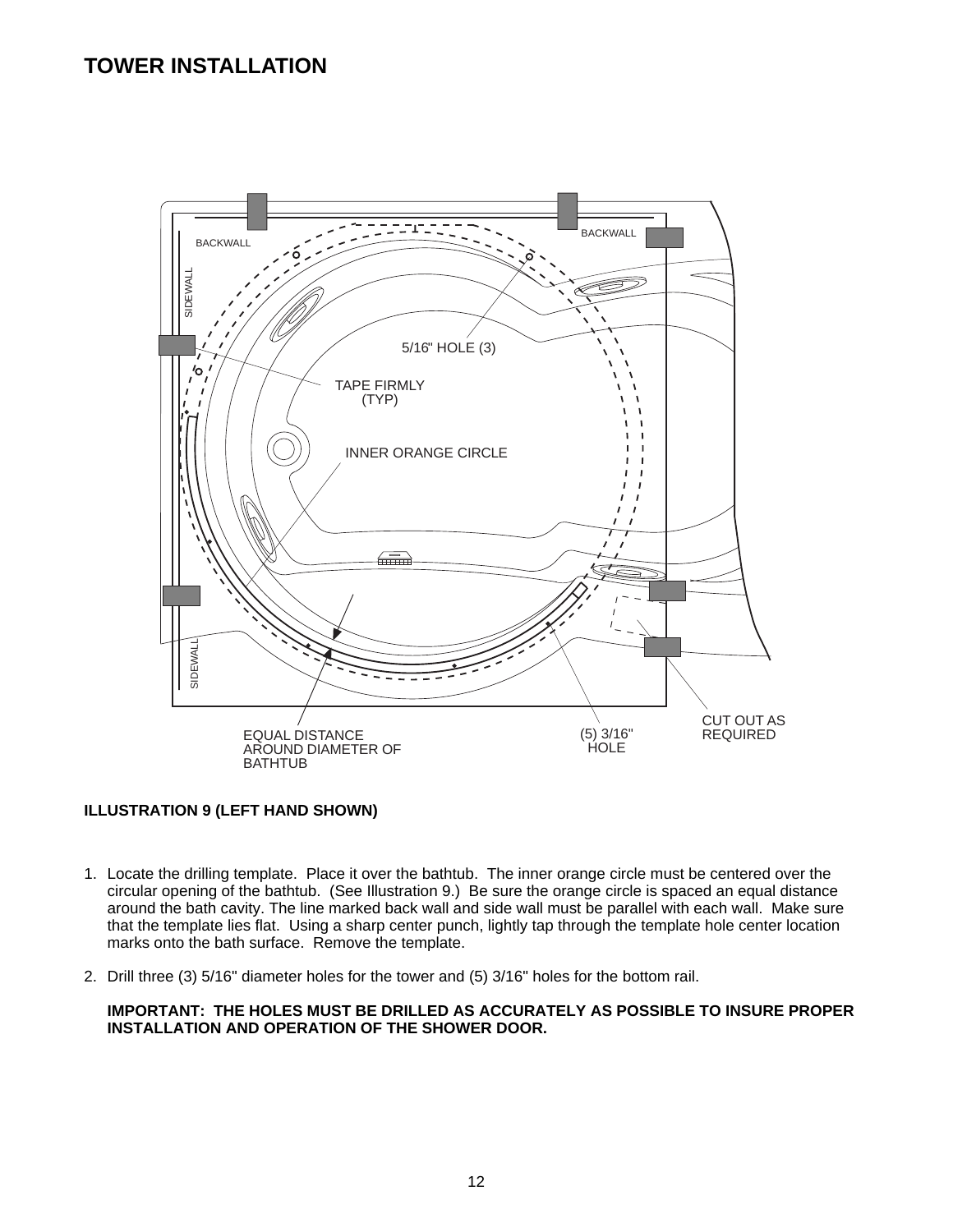## **DISASSEMBLY INSTRUCTIONS**

Although the J-Shower Tower is shipped partially assembled, **it will have to be partially disassembled** to install. After removing packing materials, follow the instructions below.

- 1. Remove end cap on the lower track. (Shower Tower only. Page 22, illustration 26.)
- 2. Remove the top ring. (Page 19, illustration 21.)
- 3. Remove the fixed panel with bottom rail. (Page 17, illustration 14 .)
- 4. It is not necessary to remove bails or wall bar. Water connections will have to be removed to apply sealant.



- 3. Attach Hot and Cold water supply lines of the mixer/diverter to the stub-out supply lines. (See Illustration 10.)
- 4. Locate the on/off handle and temporarily place it on the mixer valve. (See Illustration 26.) With the mixer/ diverter valve in the OFF position, turn on the water supply. Check for leaks at all connectors. Turn on the water to the fill spout and check for leaks. Push the diverter knob shaft in and check for leaks at the shower line. Seal any leaks and continue.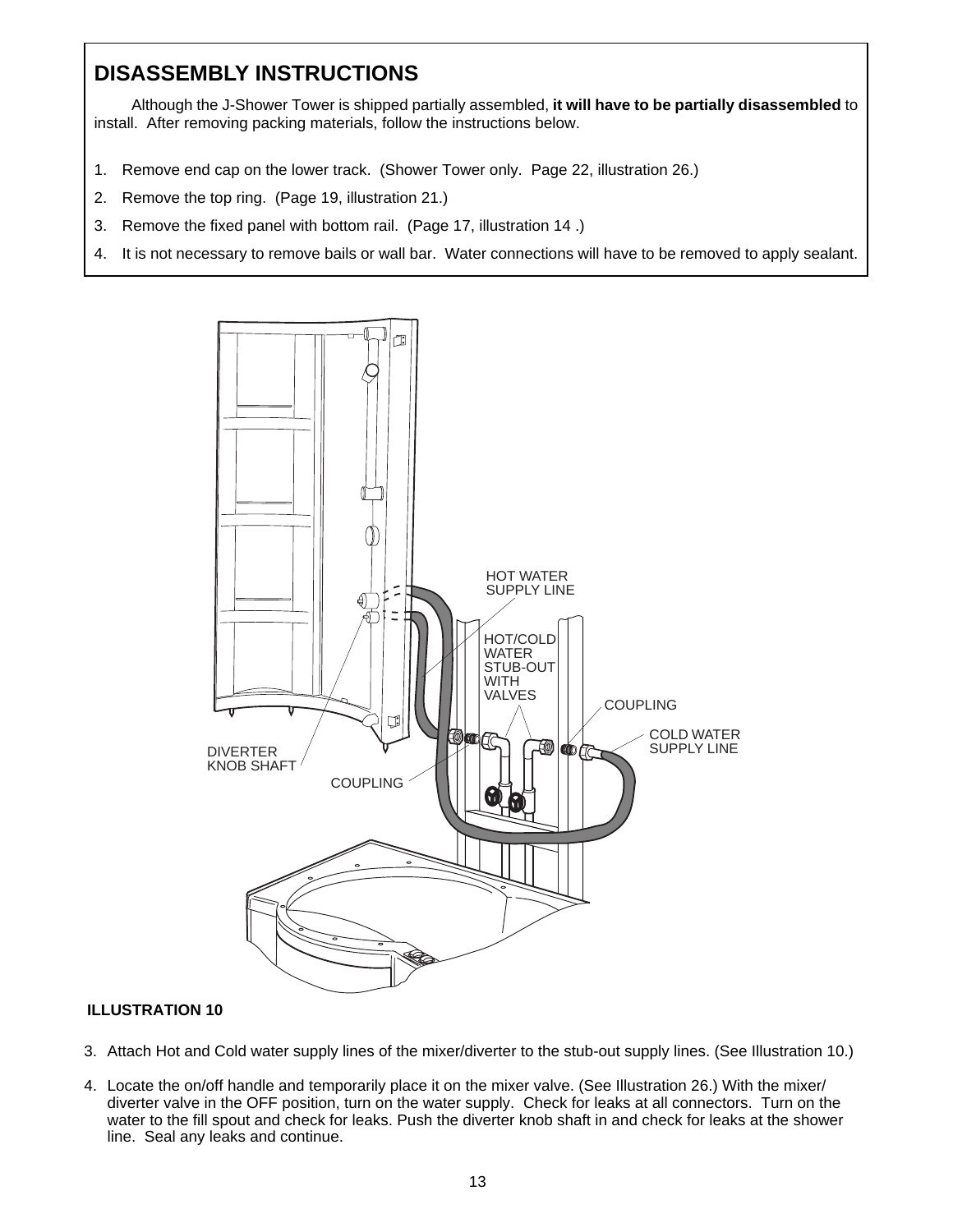## **PLACING TOWER**



- 5. Dry fit tower pins into holes to check hole location. Apply sealant around the three tower wall holes on the bath and around the perimeter where the tower will set. (See Illustration 11.)
- 6. Place the tower pins in the holes and push the tower down firmly. The tower will stand temporarily on its own. Clean off excess sealant.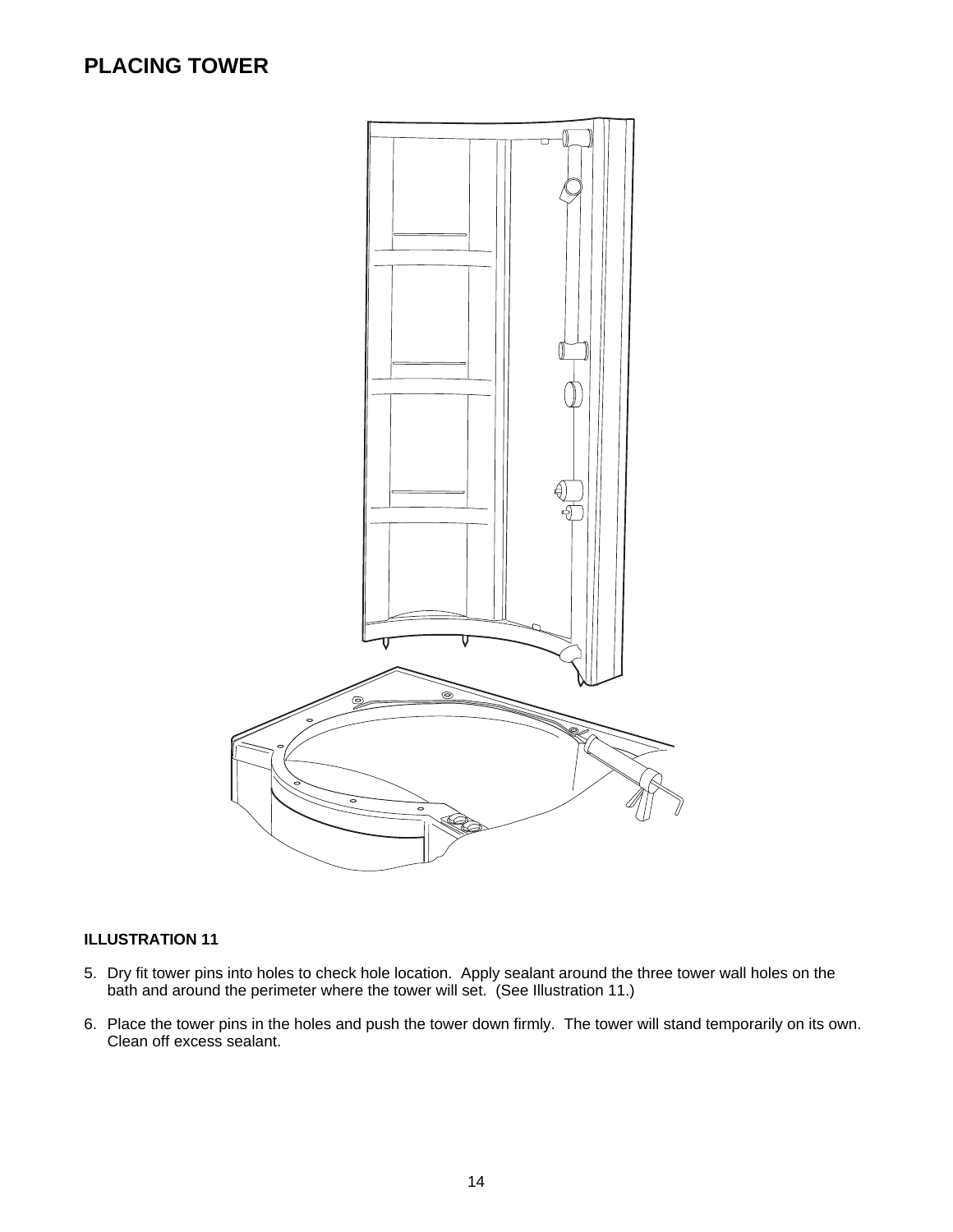## **FOR STEAM TOWER ONLY**

7. A template is provided for drilling a hole to install steam head. Cut out the template **(LOCATED ON PAGE 31)** and locate in lower shelf pocket. Make sure the two circles are laying completely on the flat surface in the pocket as shown below. Locate as low as possible without riding on the radius. Tape in place and drill the 1.25" hole using a 1/16" pilot hole first.

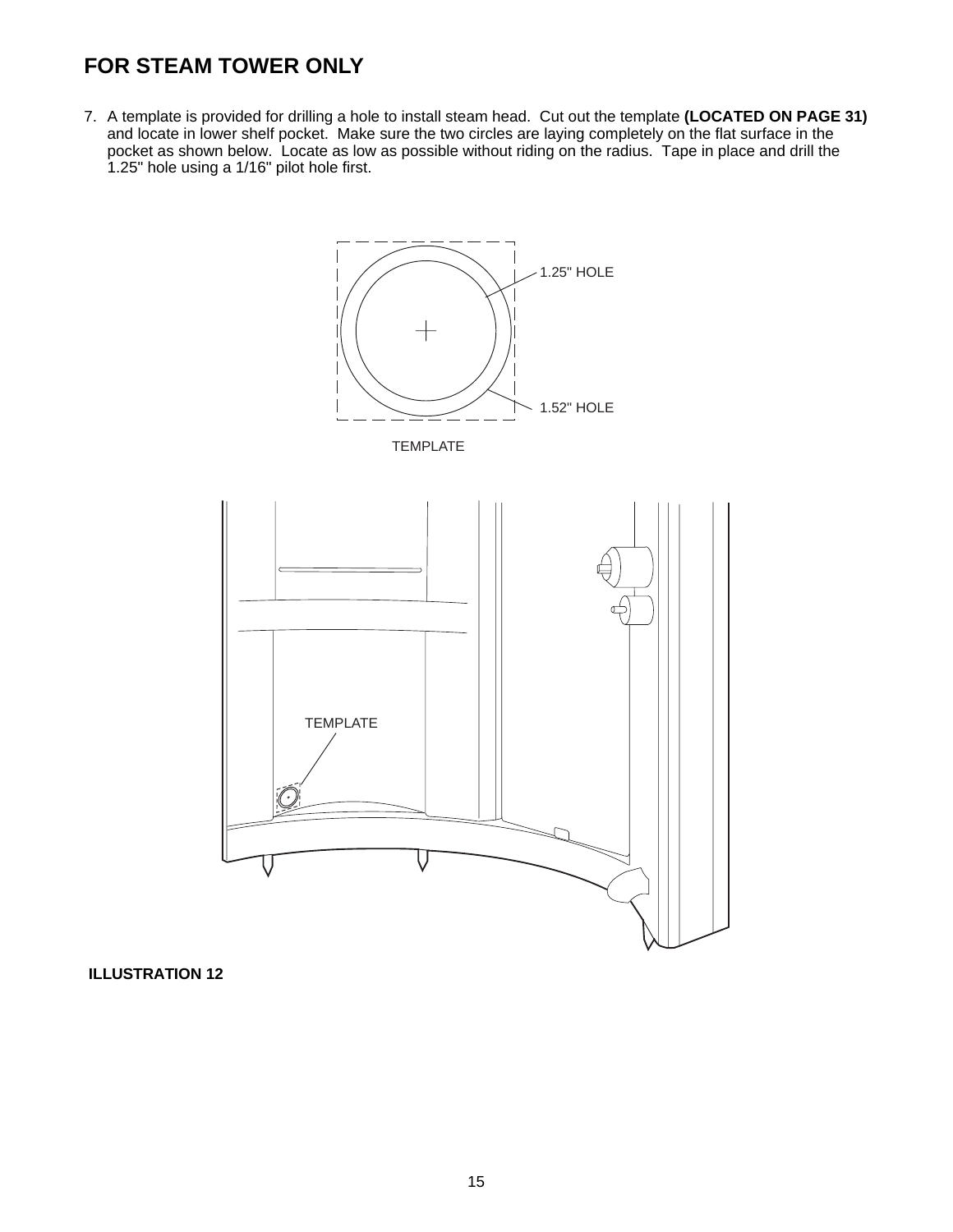

#### **ILLUSTRATION 13 (Steam Tower Only)**

8. For steam head of the SteamPro 120, secure steam head in hole on tower located in bottom shelf. For SteamPro 120 installation, follow the instructions provided with that unit. Instructions also provided for actuator assembly and installation.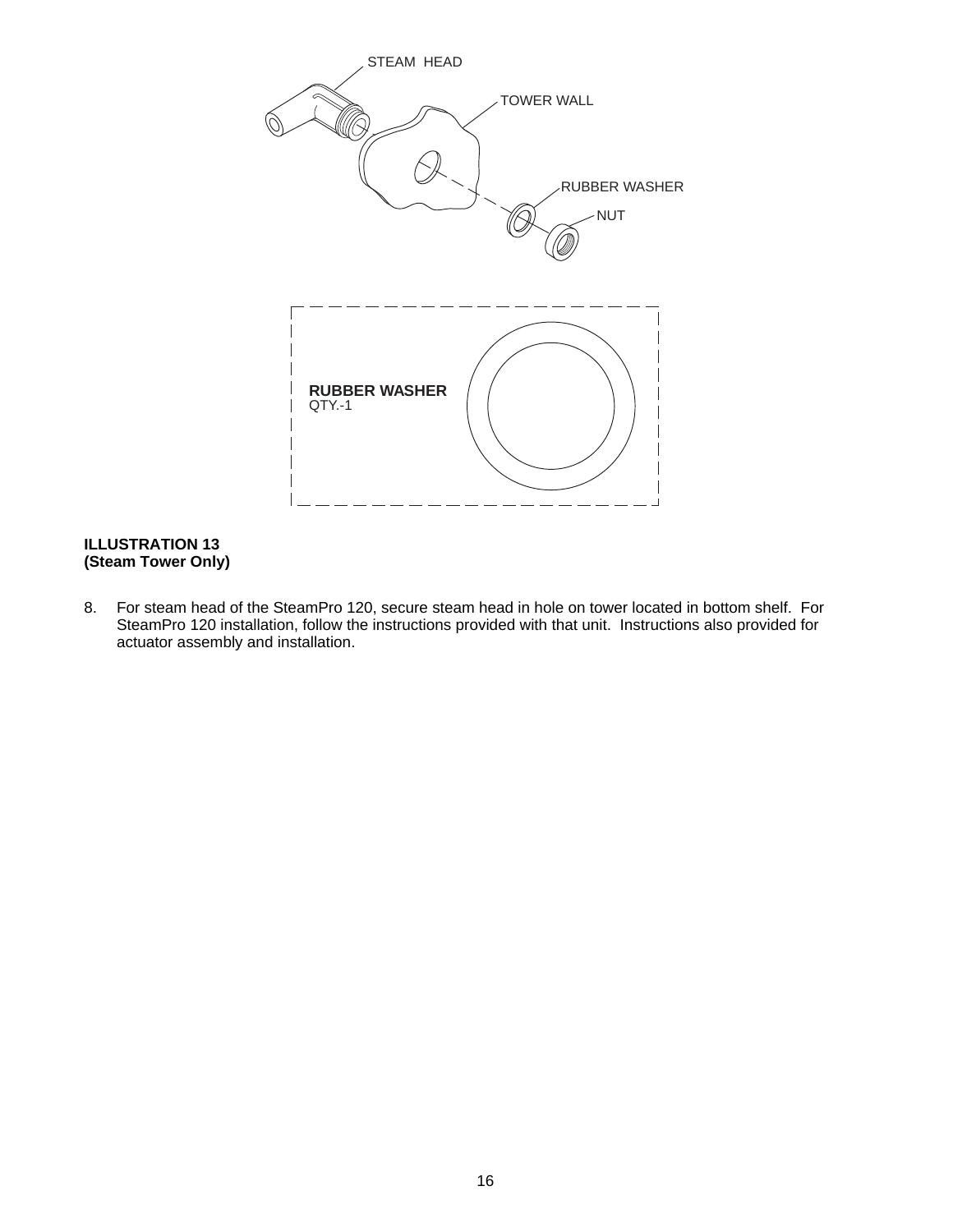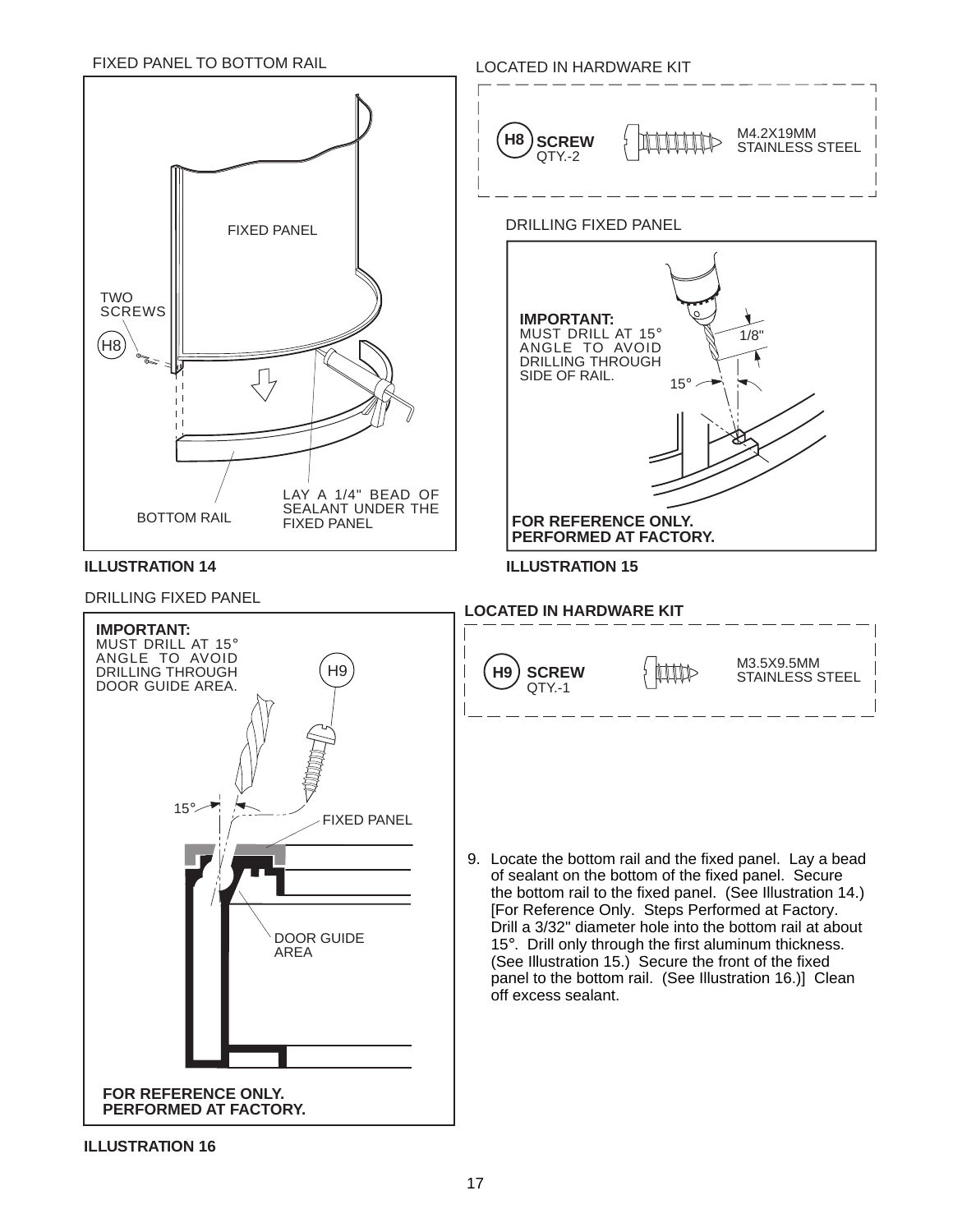

10. Screw 1-1/2" Allen set screw 3/4" deep into the bottom of the fixed panel. Lay a 1/4" bead of sealant under the bottom rail and inside the vertical frame. Place the assembly against the vertical edge of the tower and onto the bath surface. (See Illustration 17.) Secure the assembly to the bath using one (1) nut and washer and four (4) screws and washers following the fastening sequence. **Gently** push on the shaded portion of the bottom rail (see Illustration 17) to align with the holes in the bath shell. After installing the fixed panel, apply sealant along **all three inside** edges of the glass frame. Clean up excess sealant.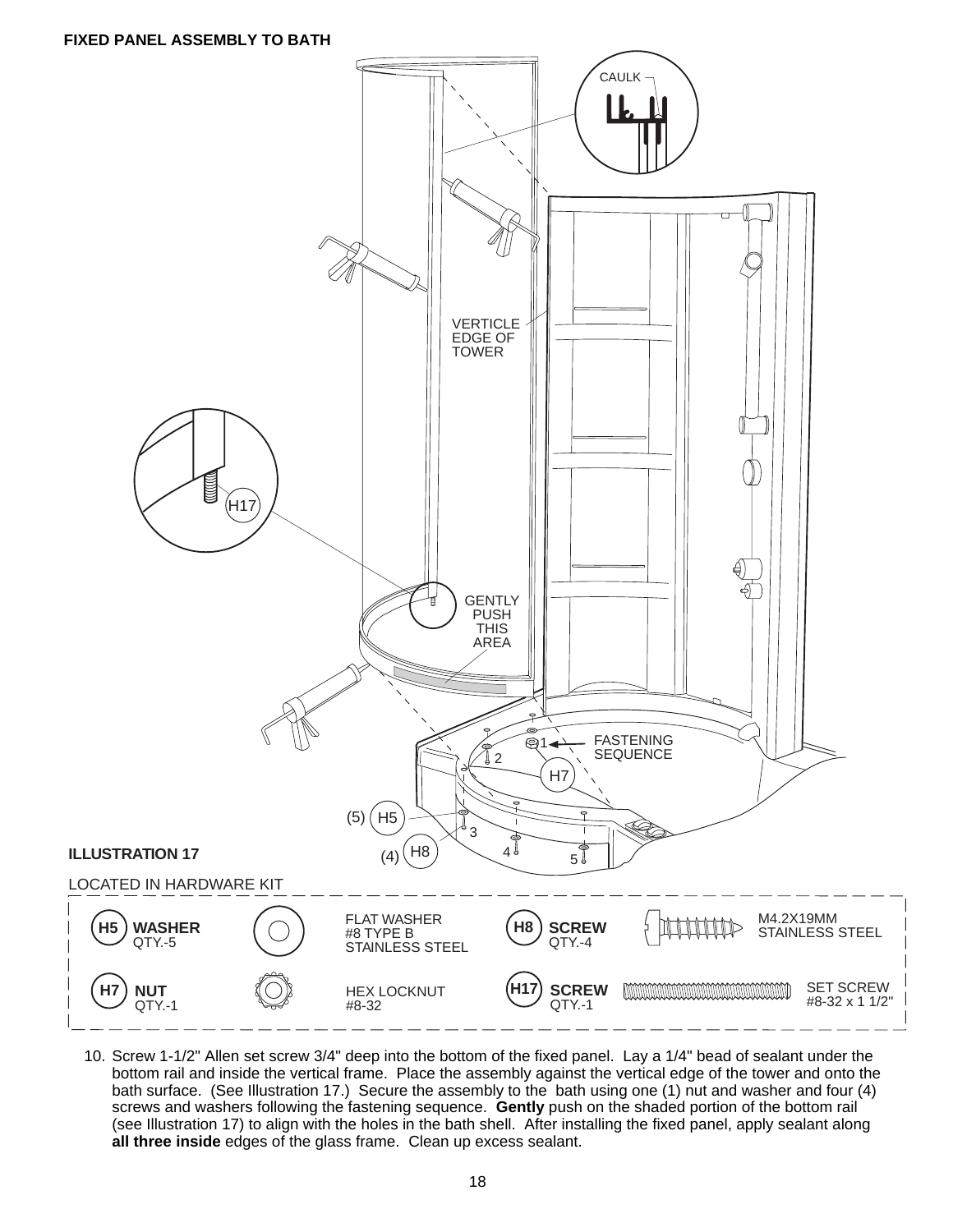#### RING TOP PLANE MARK



11. Locate the top ring. Remove the plastic retainer extrusion and set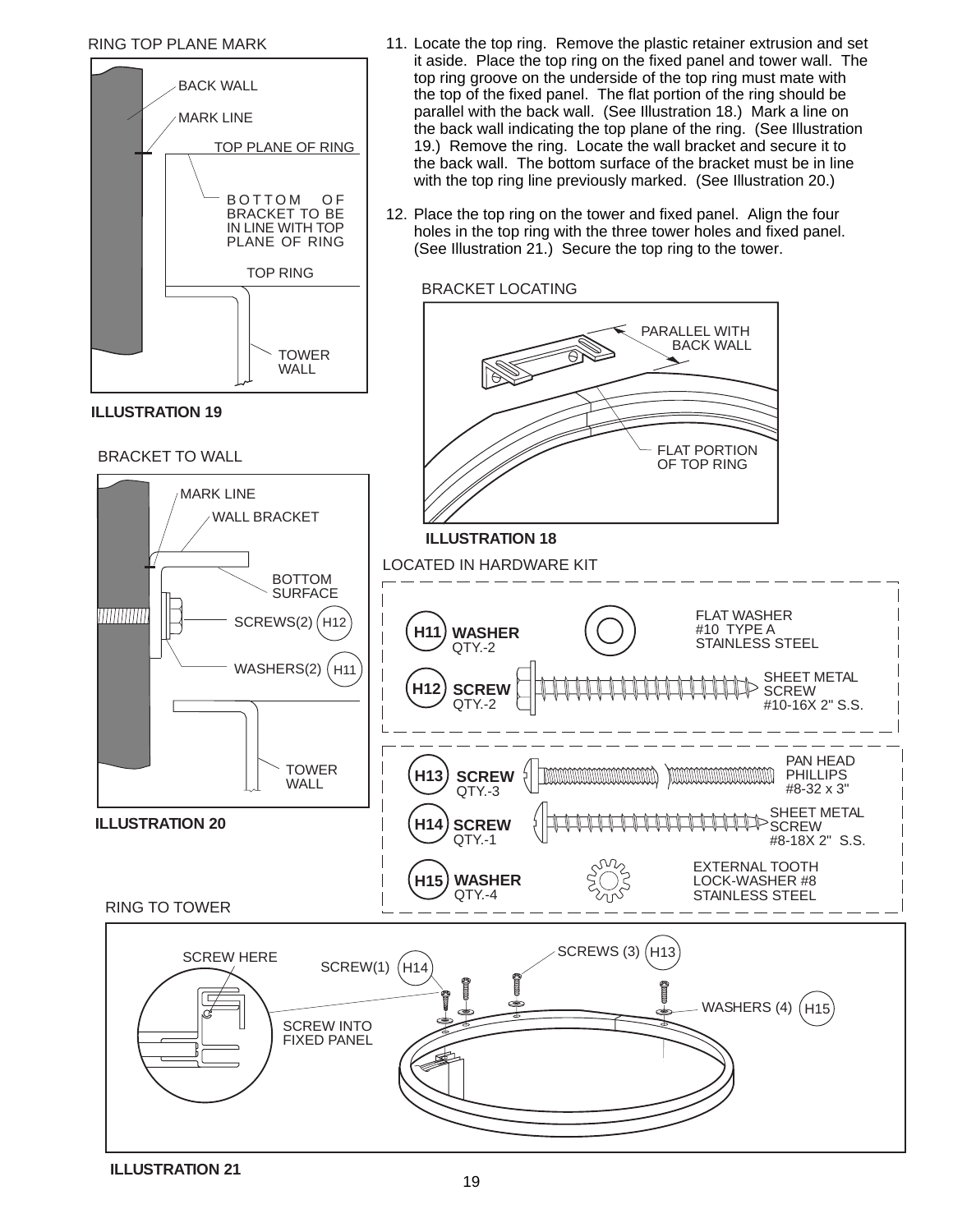

**ILLUSTRATION 24**

DRILL TWO (2) 3/32" DIAMETER HOLES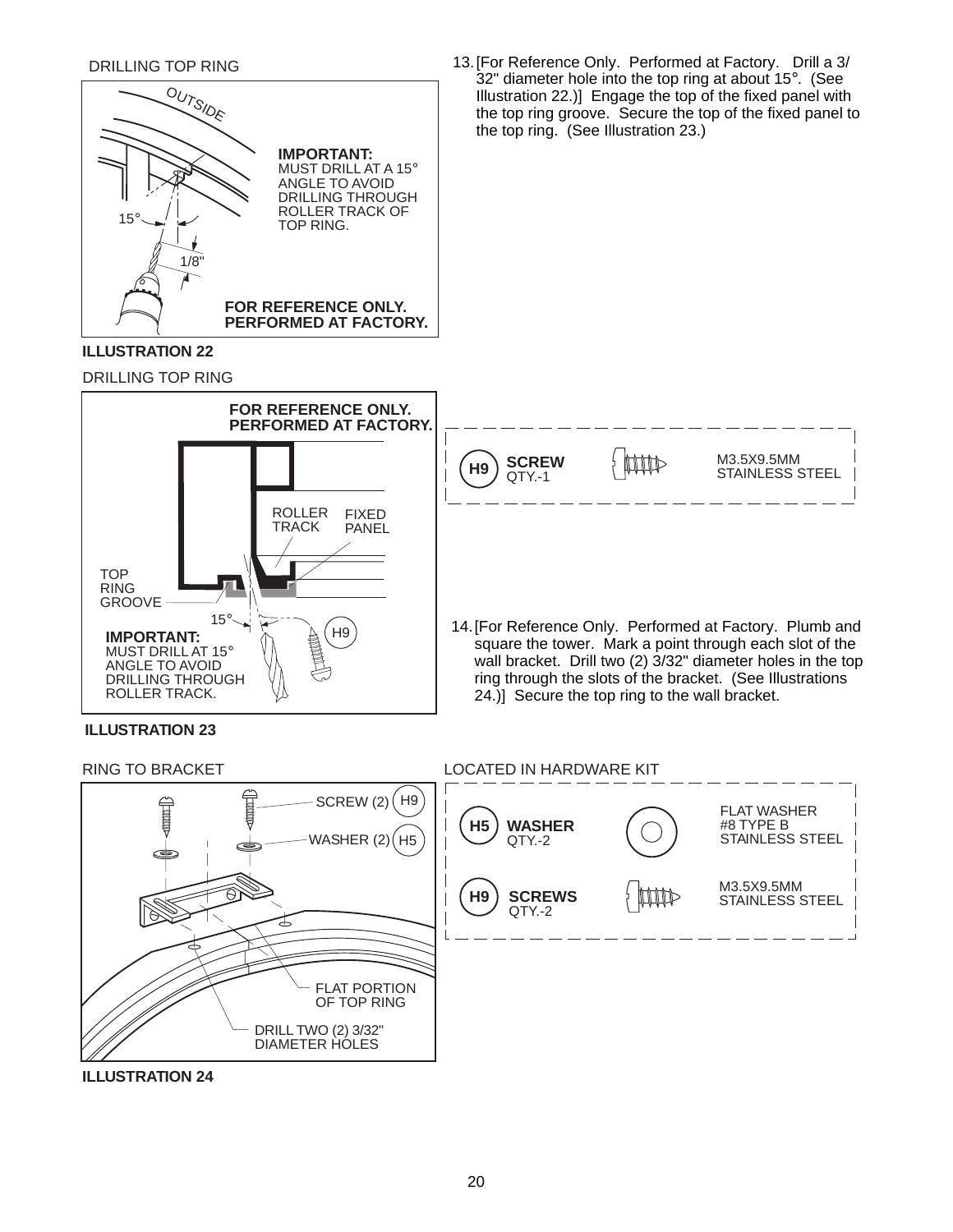

15. Apply sealant in frame and extrusion. Align and place extrusion onto the end of fixed glass.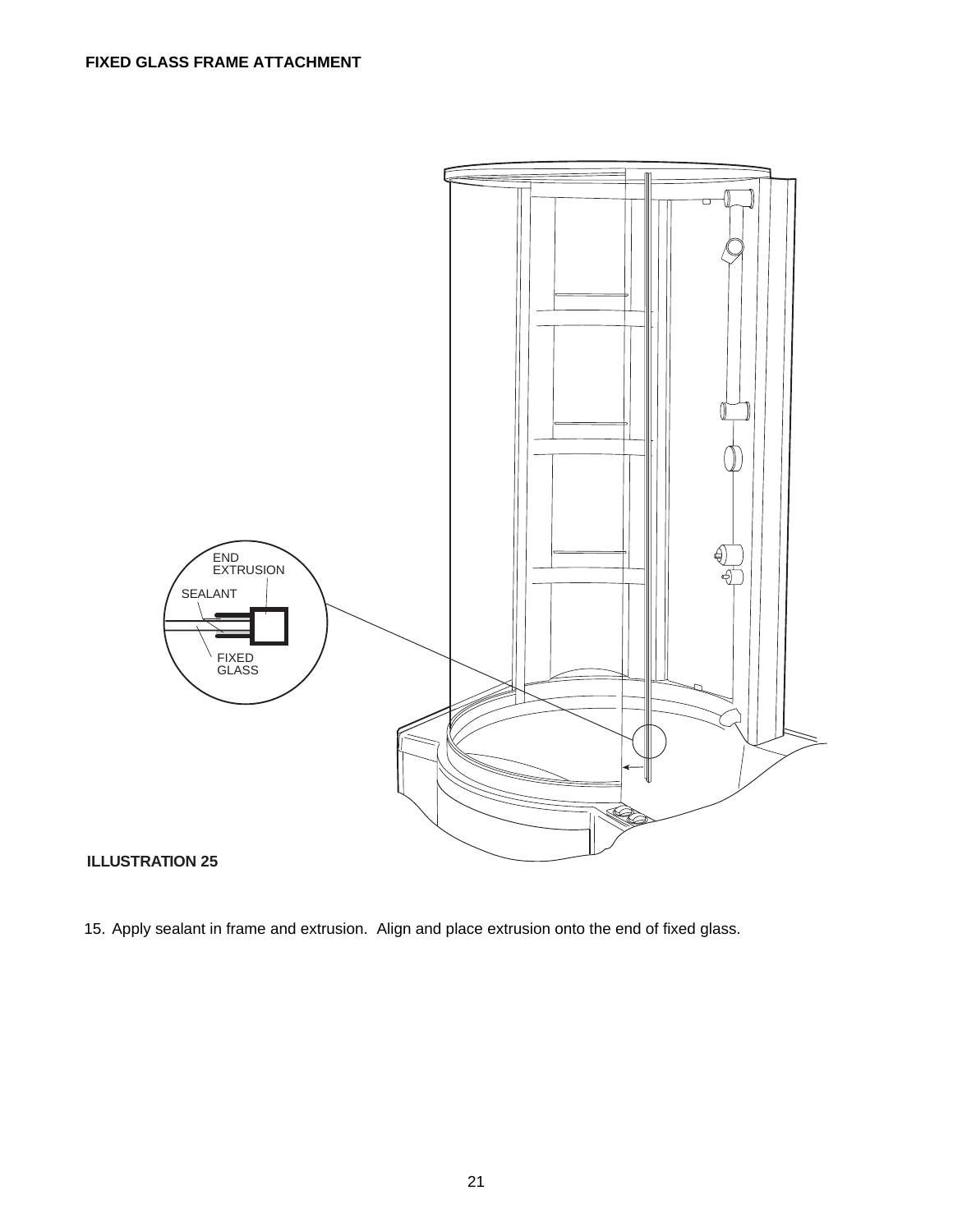

16. Install on the sides of the tower the aluminum extrusions provided. They may be sealed in place or secured with screws. Shower Tower Only: seal the end cap and place into the end of the lower track and secure with self taping screw. (See Illustration 26.)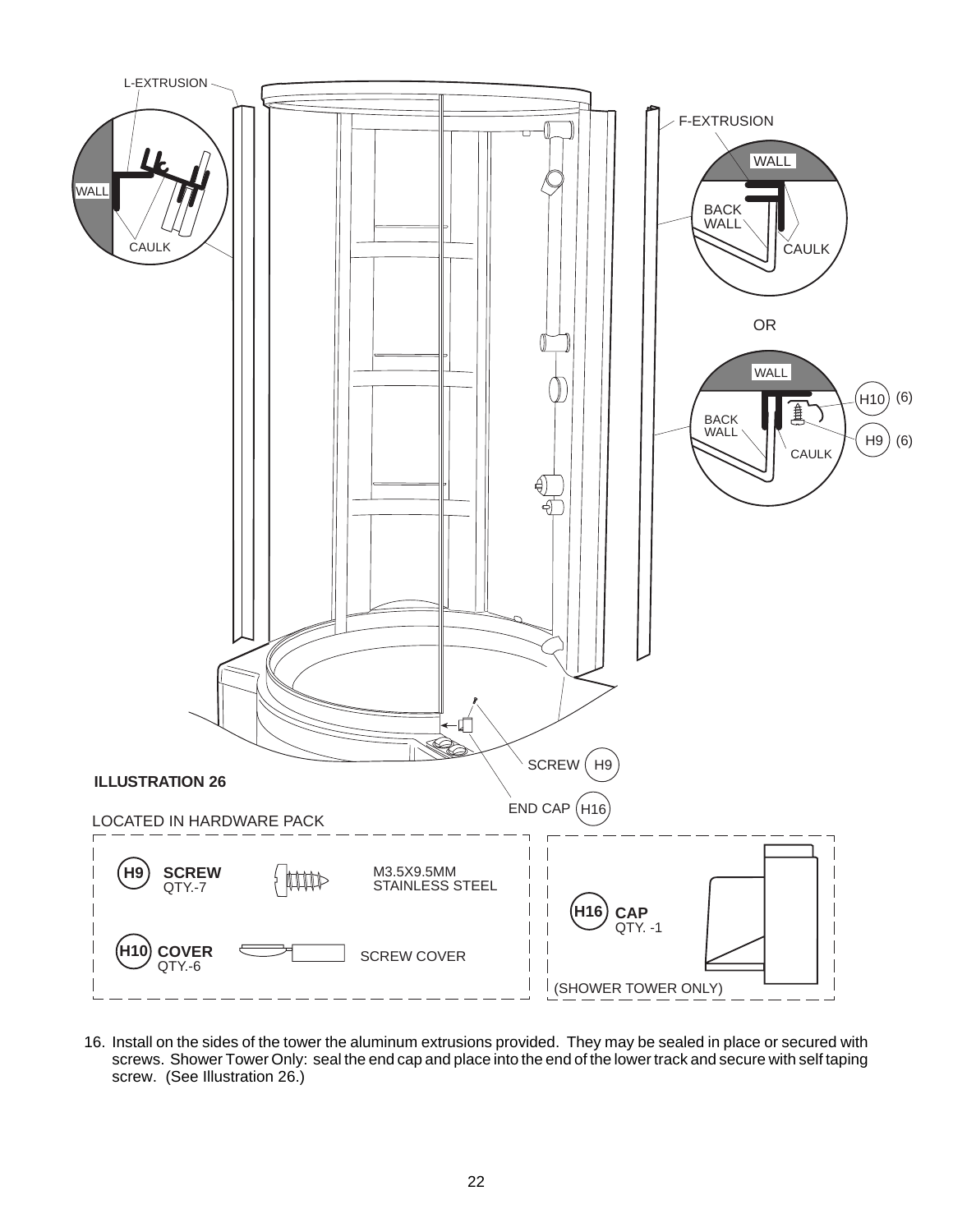17. Assemble the face plate as shown in Illustration 27. Assemble the handle as shown in Illustration 28 (See handle instructions in handle kit).

ATTACHING FACE PLATE **HANDLE INSTALLATION** 



CAP **SCREW** 扣 ◯ ₫ WASHER  $\overline{\phantom{a}}$ 日

**ILLUSTRATION 27**

LOCATED IN HARDWARE KIT LOCATED IN HANDLE KIT



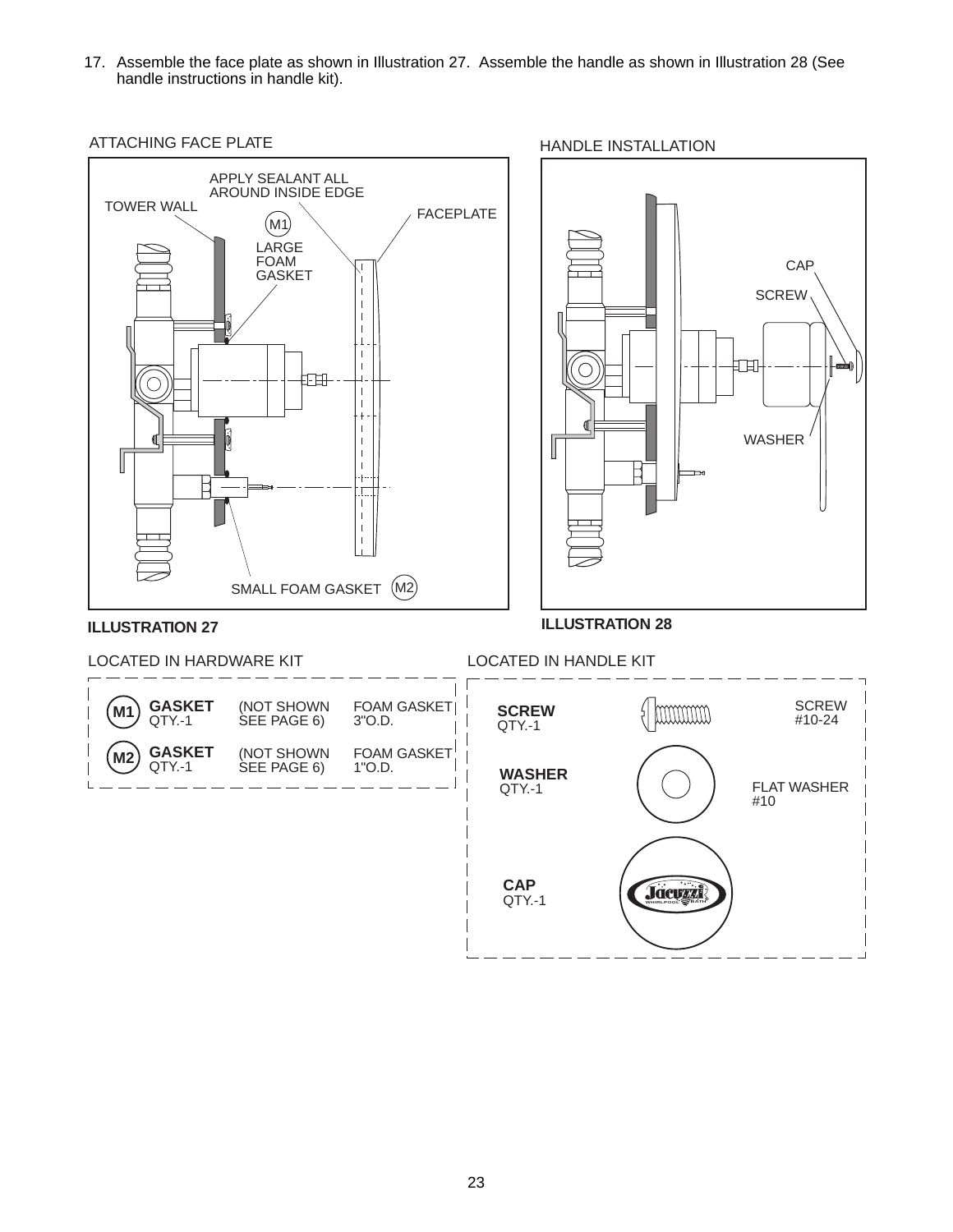18. Attach the shower hose. (See Illustration 29.) Use the washer supplied with the shower hose.

SHOWER HOSE



19. For hot and cold operation of the handle, see Illustration 30.





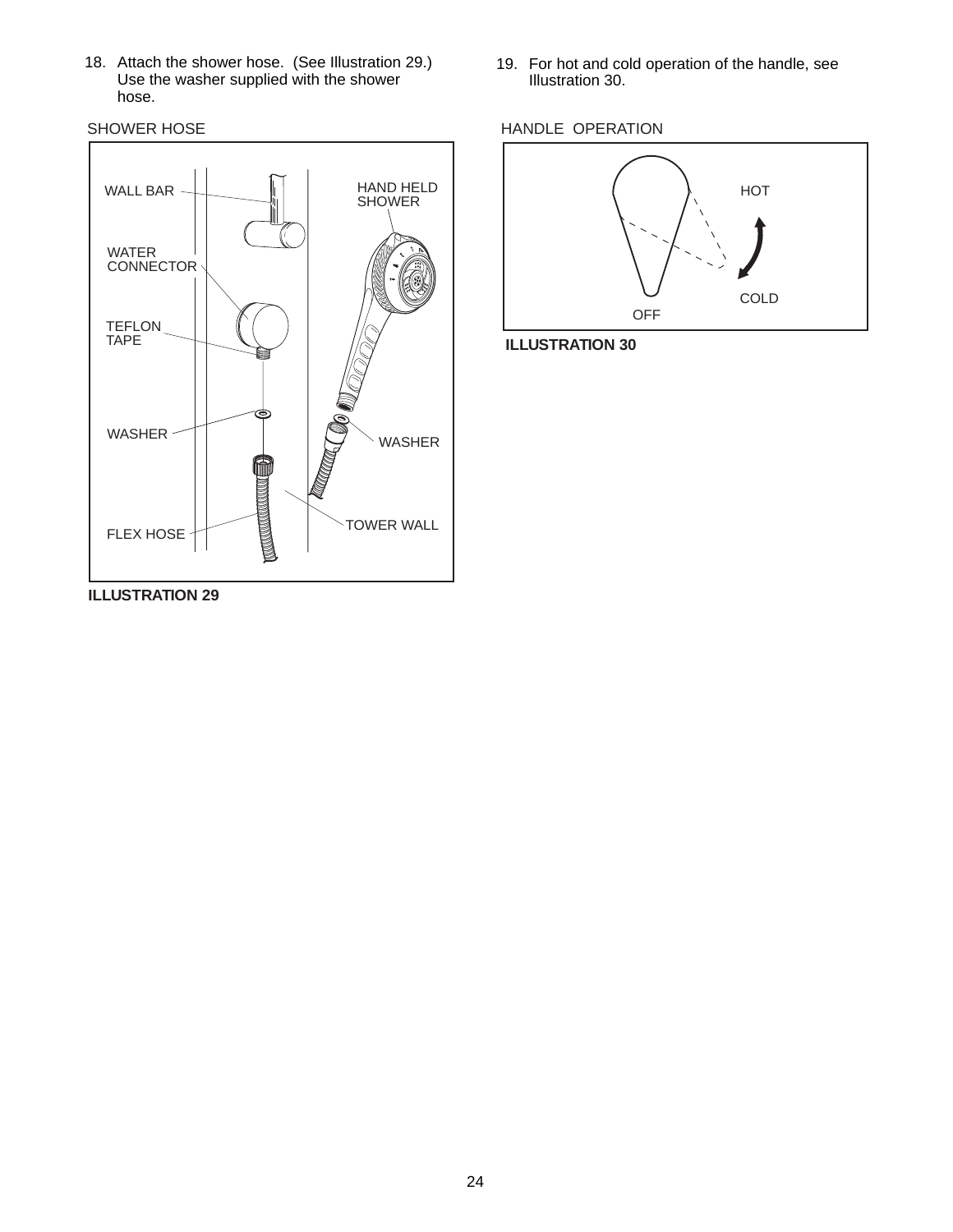# **Optional Door/Steam Tower Hardware Identification Chart**

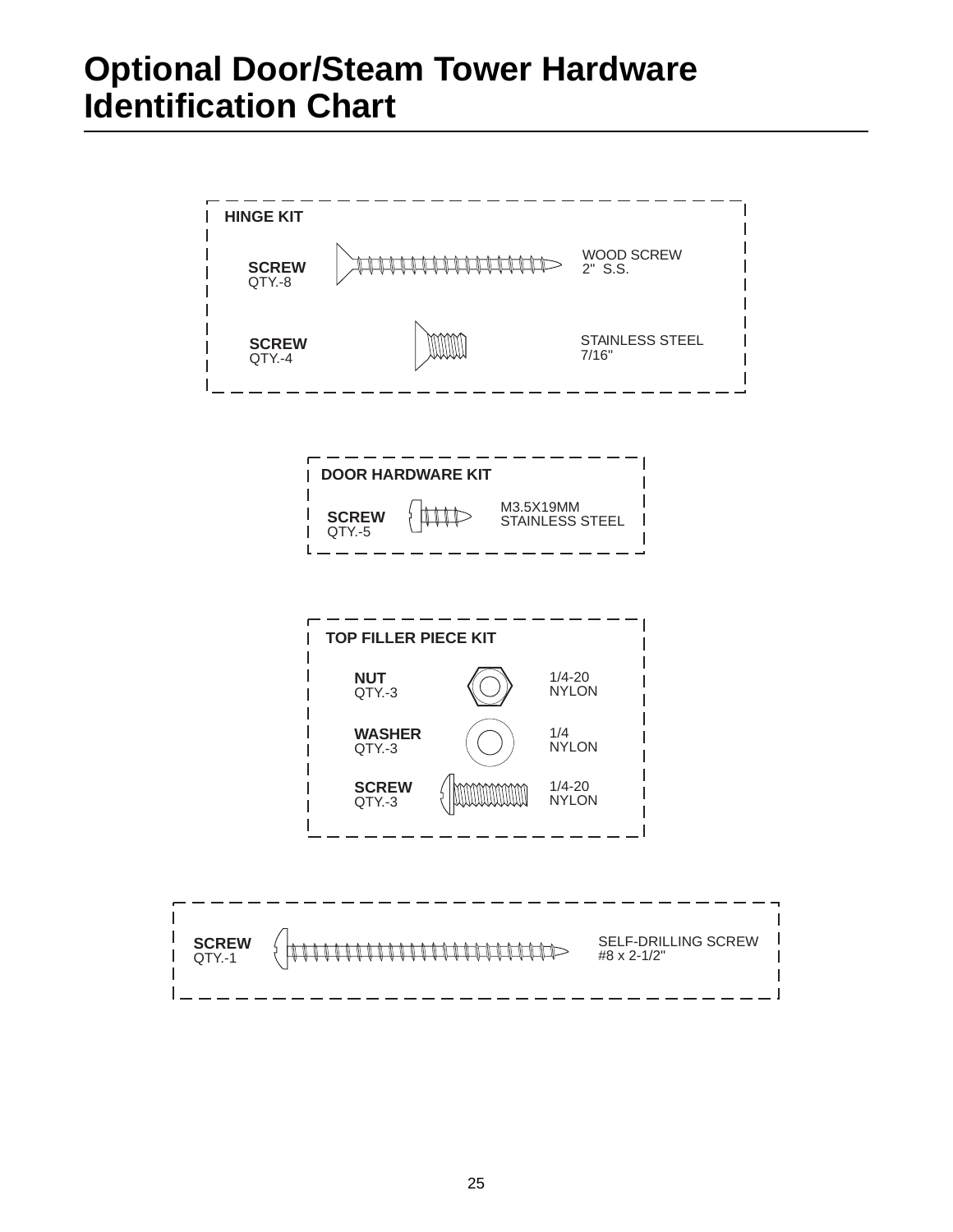# **Glass Door Attachment (Optional Door or Steam Tower)**



#### **ILLUSTRATION 31**

20. Use template to drill holes for hinges: place wood blocks (not provided) on flat area of tower (accessaries mounted on this flat) and butt template against wood and top ring. While template is in position, use a sharp center punch to mark hole positions onto tower wall. Remove template and drill 8-5/32" (0.15") holes.



#### **ILLUSTRATION 32**

21. Attach hinges to tower wall with wood screws. Screws on hinge plate face inside.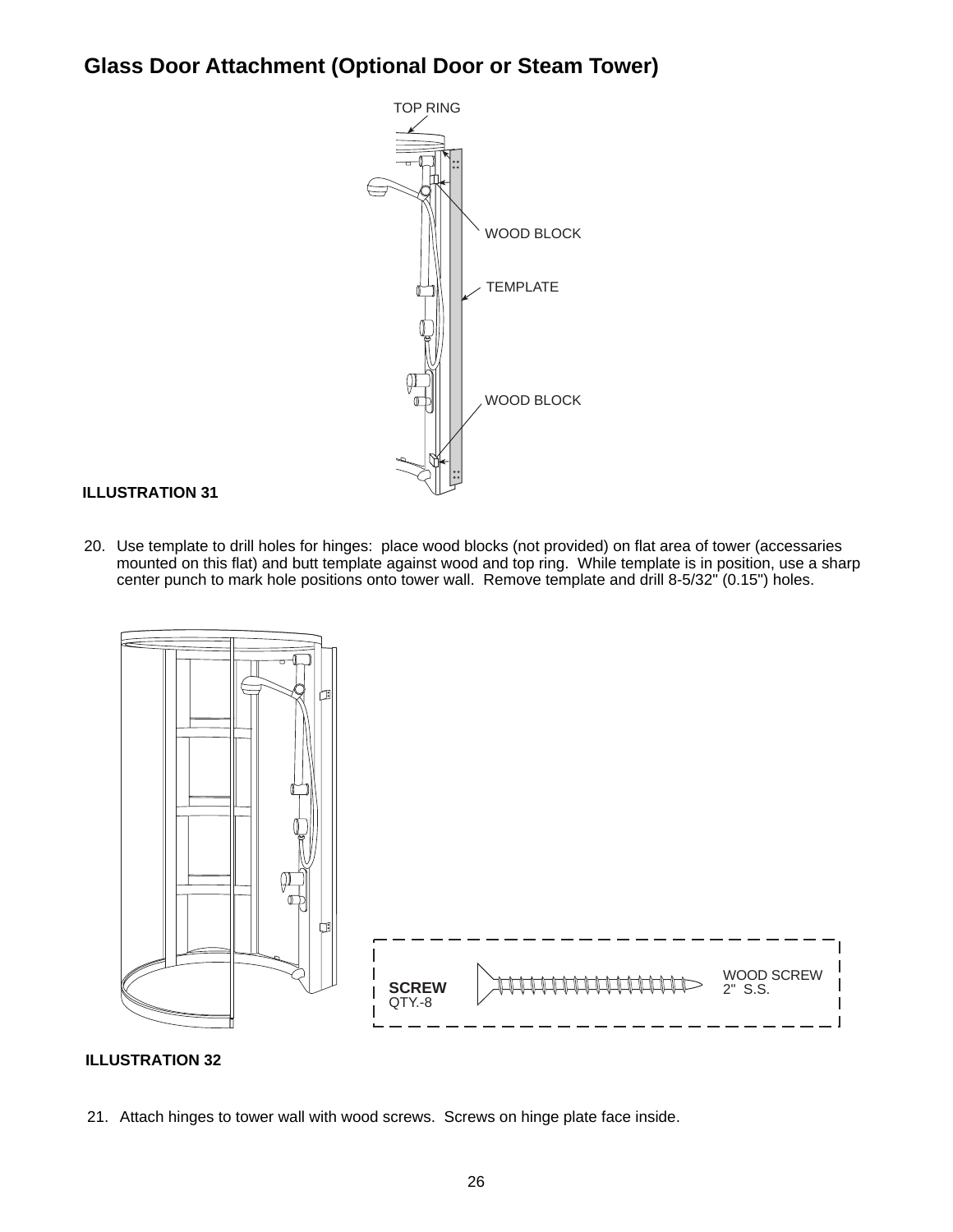

#### **ILLUSTRATION 33**

22. Remove both hinge cover screws (4). Place 1 thick hinge gasket on each hinge and a setting block on top side of each hinge. Cut clear setting block to an appropriate thickness such that the door glass rests completely on the blocks. Place door in hinge on top of setting block. Then place the remaining two thick gaskets on each hinge. Reattach hinge covers. (Make sure door does not interfere with hinge back plate when opening and closing.)



23. Cut bulb vinyl to length of L-extrusion. Apply 2-sided tape. Place bulb vinyl over tape and press firmly. Remove a section for handle (do not mount handle in same location as screws). Line up L-extrusion to the frame of the fixed glass and door glass. Drill five 3/32" holes through the slots into the fixed glass extrusion. Secure L-extrusion with screws. Adjust L-extrusion within the slots as needed to align with door.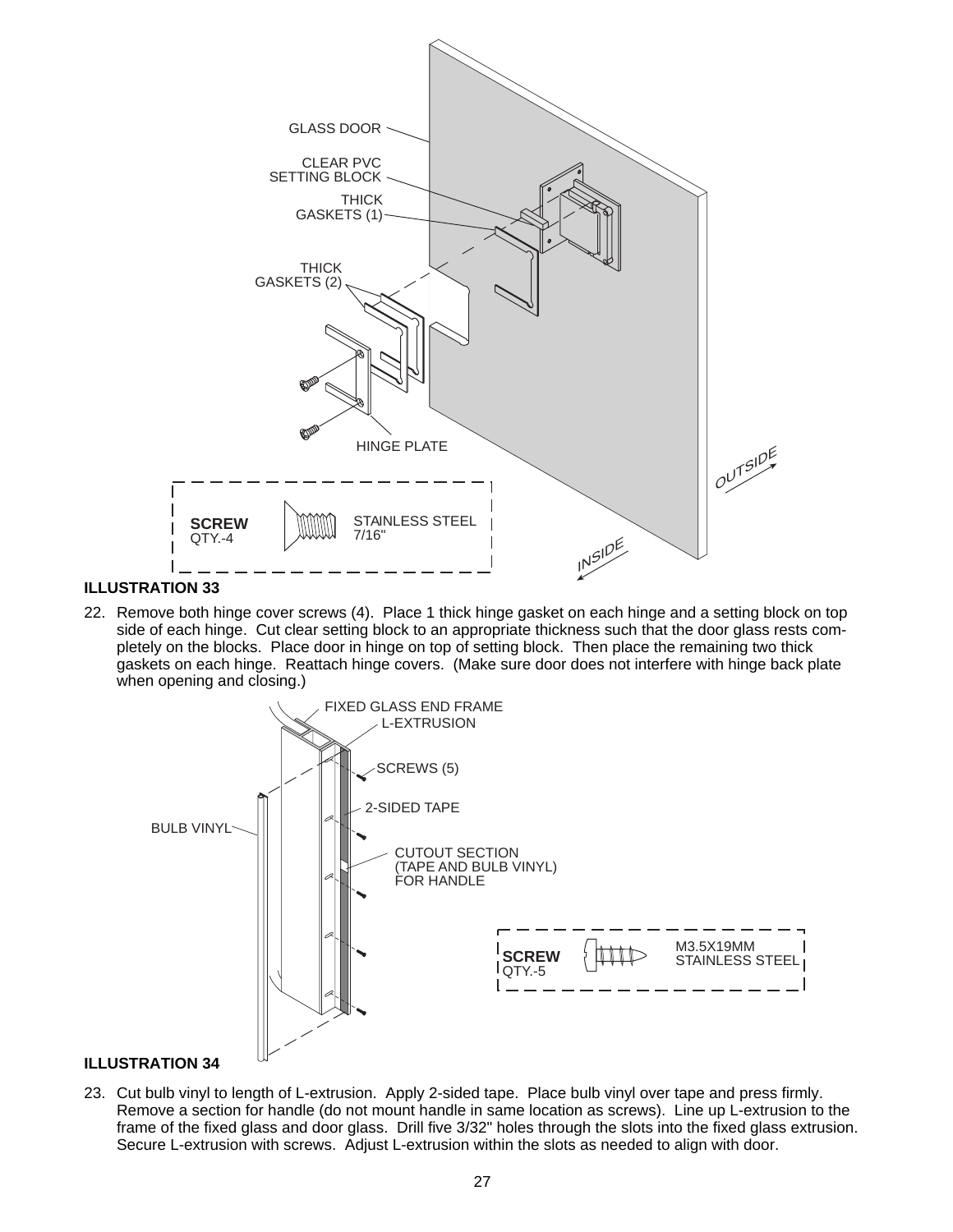

#### **ILLUSTRATION 35**

24. For alignment of the door glass, it may be necessary to either make glass adjustments within the hinge or use the 1/16" shim (provided).



#### **ILLUSTRATION 36**

24A. It may also be necessary to remove the outer screw from the top ring. While gently pushing the top of the tower wall until the door aligns, screw the self-drilling screw into the top ring and through the tower wall.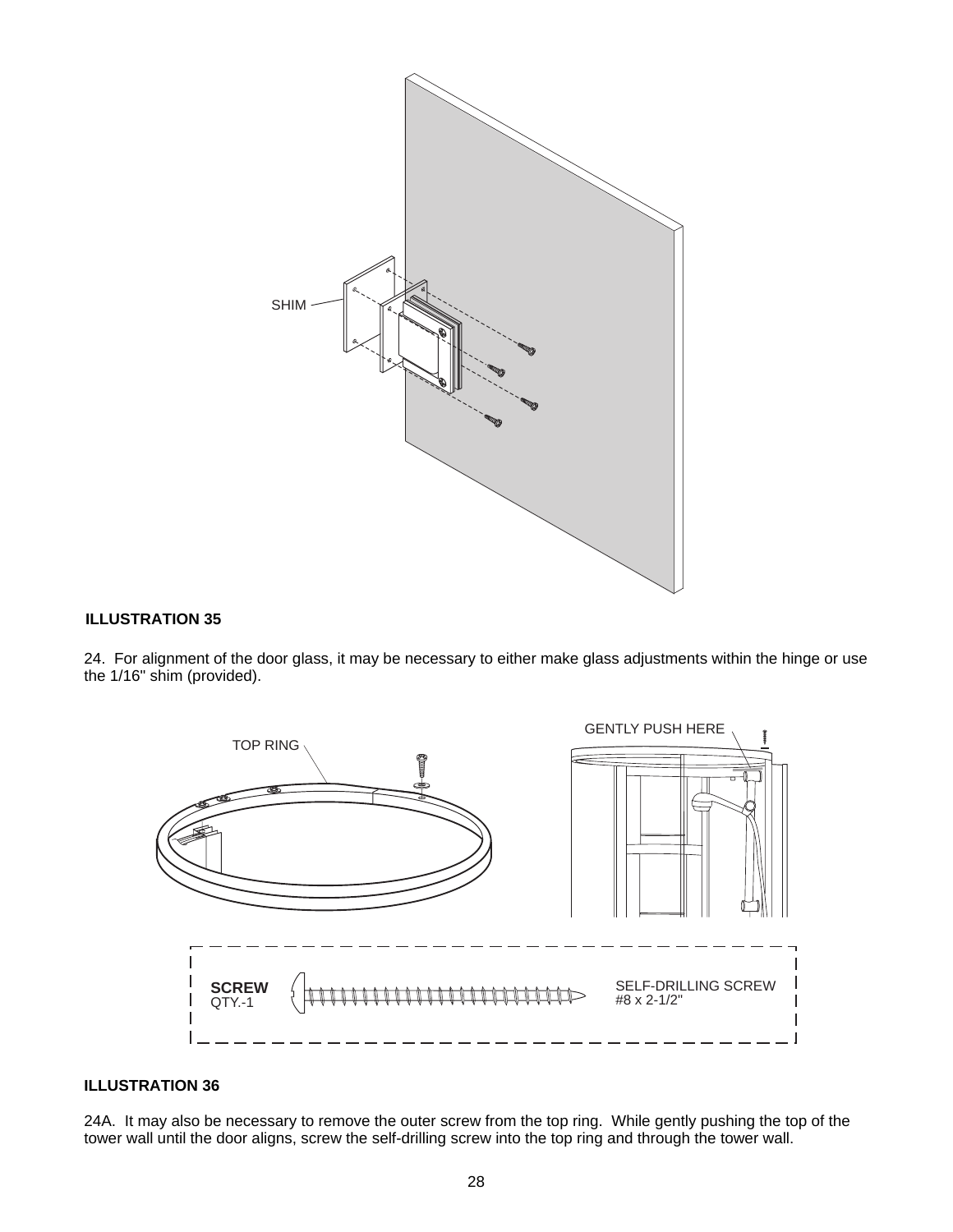

#### **ILLUSTRATION 37 (Steam Tower Only)**

25. Assemble filler piece B with A. Locate filler piece A against top ring while making sure filler piece B sits flush under top ring. Also locate filler pieces with door closed. Mark and drill 4-3/32" holes through A and top ring. Secure A with screws. Cut bulb vinyl for door to filler piece contact. Apply 2-sided adhesive and press bulb vinyl firmly.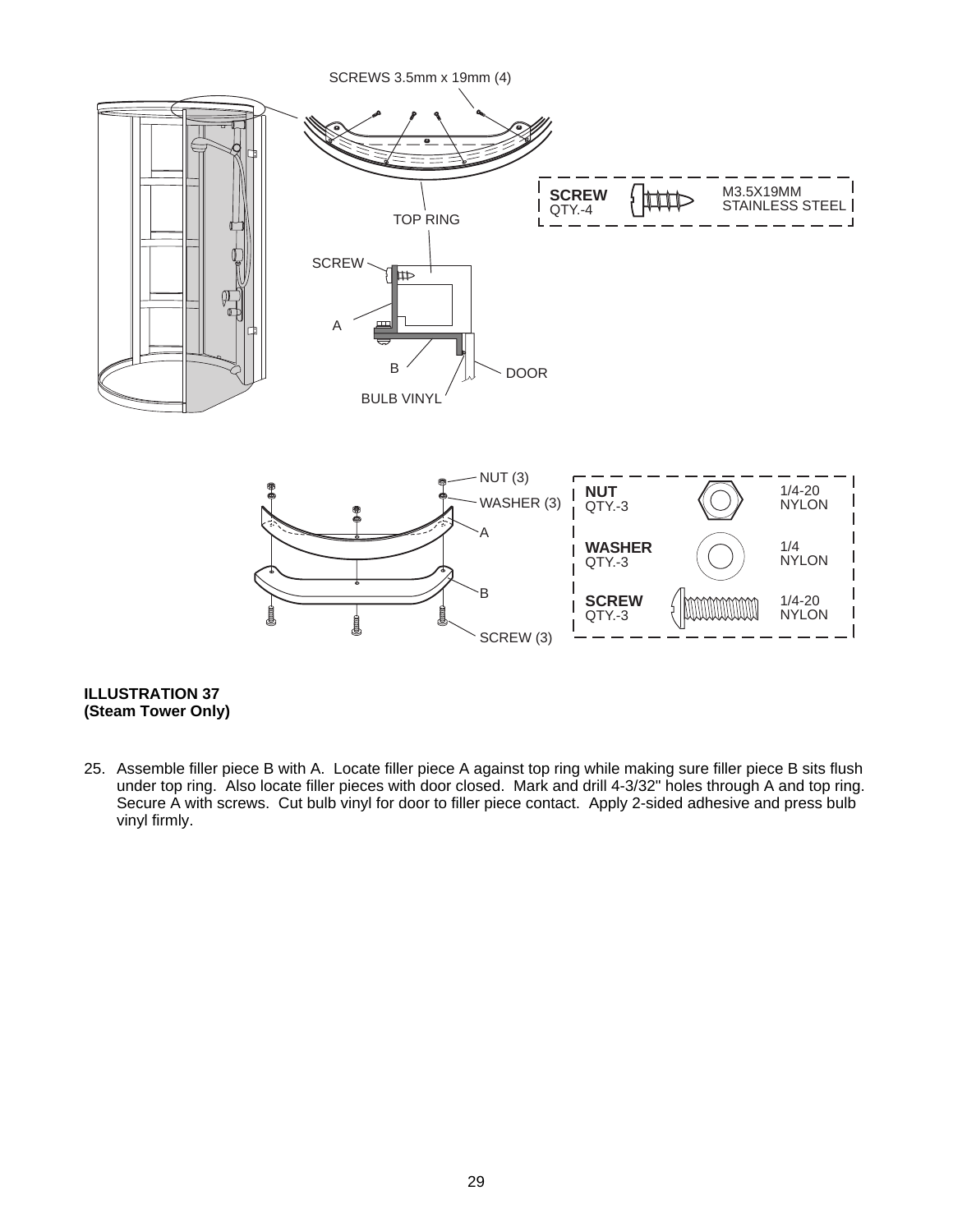

## **(Steam Tower Only)**

26. Place double sided adhesive on edge of glass. Cut "H" sealing vinyl into three pieces conforming to the edge of glass door and place over adhesive. Press firmly into place. For door handle , apply double sided adhesive and press handle firmly into place.



- 27. Before installing the enclosed nonabsorbent tape make sure that the surface is clean and dry. A mild liquid detergent and warm water will clean soiled surfaces. While removing the backing material, apply the tape to the dome flange.
- 28. For routine cleaning of the dome, use a mild liquid detergent. **Do not use cleaners containing abrasives, alcohol, ammonia or othe solvents.**
- 29. A door stop is recommended but **not** provided.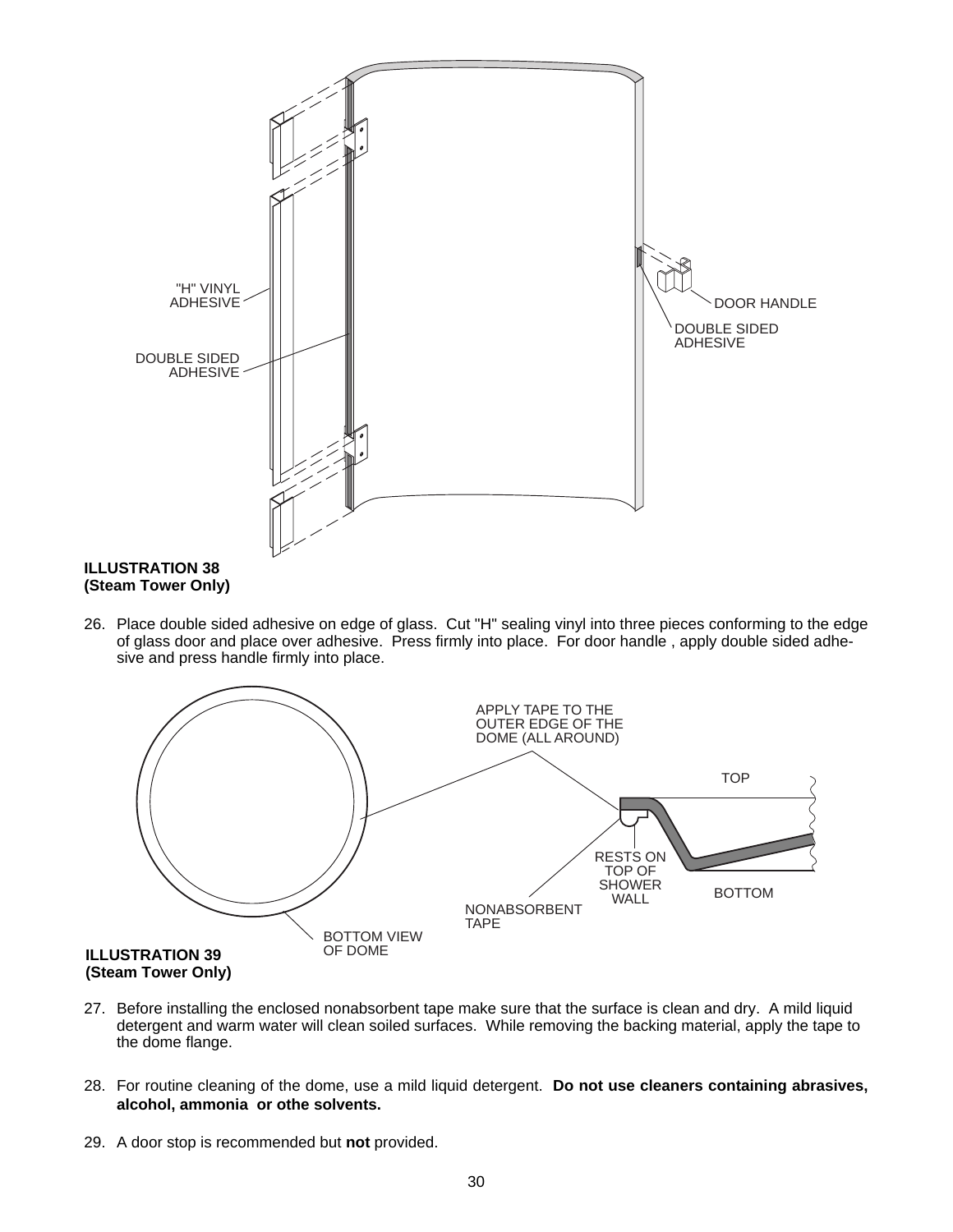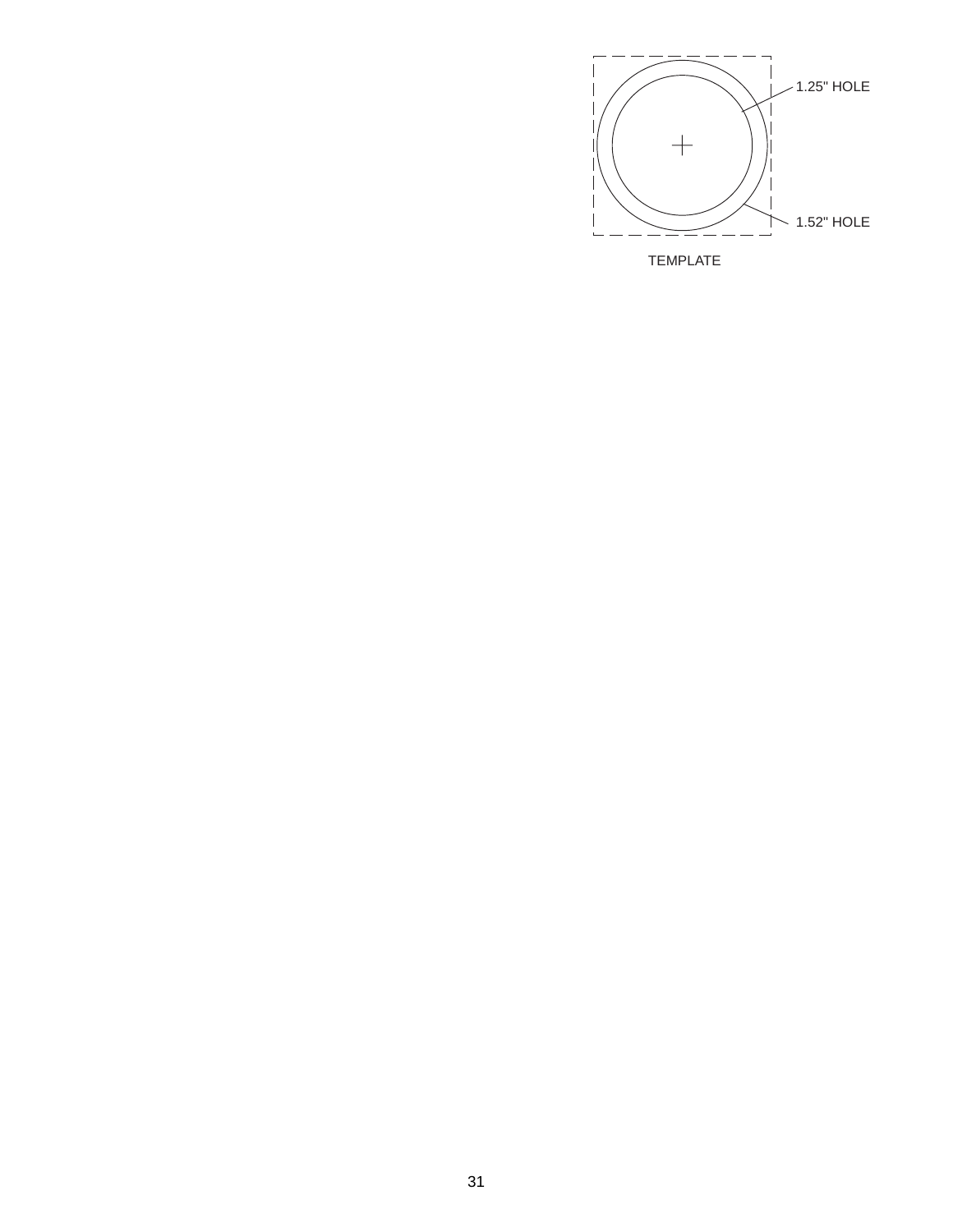#### **PRODUCT SPECIFICATIONS ARE SUBJECT TO CHANGE WITHOUT NOTICE. USE INSTALLATION INSTRUCTIONS SUPPLIED WITH PRODUCT.**

Jacuzzi Whirlpool Bath has obtained applicable code (standards) listings generally available on a national basis for products of this type. It is the responsibility of the installer/owner to determine specific local code compliance prior to installation of this product. Jacuzzi Whirlpool Bath makes no representation or warranty regarding, and will not be responsible for any code compliance.

### **JACUZZI WHIRLPOOL BATH**

**Jacuzzi Whirlpool Bath National Headquarters**

P.O. Drawer J, Walnut Creek, CA 94596 (510) 938-7070 Service Support: Call (800) 288-4002

©1997 Jacuzzi Whirlpool Bath J685000 A 4/98

Printed on Recycled Paper

Printed in the U.S.A.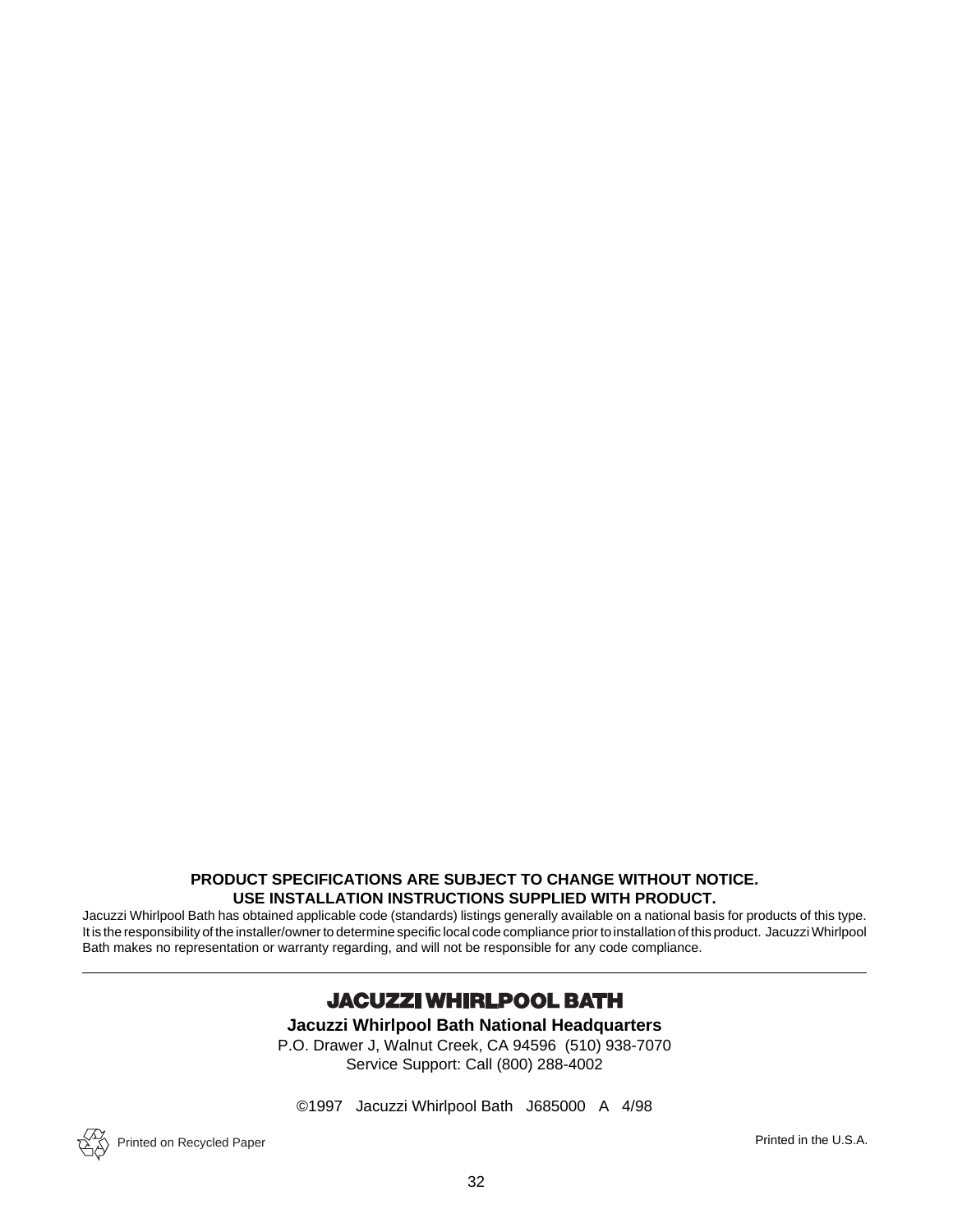# **Jacuzzi Whirlpool Bath Limited Warranty Designer Collection Bath Product**

#### **WARRANTY COVERAGE**

Jacuzzi Whirlpool Bath (the "Company") offers the following express limited warranty to the original purchaser of any Jacuzzi Whirlpool Bath Designer Collection Bath Product ("unit") who purchases the product for personal or single family use ("user"). The Company will repair or replace, at its option, the unit or its equipment in accordance with the following terms and conditions.

#### **TWO YEAR LIMITED WARRANTY ON BATHS**

Our warranty on Designer Collection Bath products is for two (2) years. Our warranty covers the unit and factory-installed components (e.g., pump, motor) against defects in material or workmanship. Warranty coverage begins on the date the unit was originally purchased by the user.

#### **NINETY DAY (PARTS ONLY) LIMITED WARRANTY ON OPTIONS AND ACCESSORIES**

Our warranty on options and accessories manufactured by the Company is for ninety (90) days for parts only. Our warranty covers options and accessories manufactured by the Company (e.g., fill spout kits, trim kits, skirts) against defects of material or workmanship. Warranty coverage begins on the date the option or accessory was originally purchased by the user.

#### **WARRANTY LIMITATIONS**

Our warranty does not cover defects, damage, or failure caused by the common carrier, installer, user, or other person, or resulting from, without limitation, any of the following: careless handling (lifting unit by plumbing, abrading finish, etc.); modification of any type for any reason (including modification to meet local codes); improper installation (including installation not in accordance with instructions and specifications provided with the unit); connections supplied by the installer of the equipment; improper voltage supply or unauthorized electrical modification; misuse; incorrect operation, or lack of proper routine maintenance; operation of the unit without specified minimum amount of water or at inappropriate water temperature; use of abrasive or improper cleaners; or acts of God, such as lightning, floods, earthquakes, etc.

In addition, THE COMPANY WILL NOT BE RESPONSIBLE FOR INCIDENTAL OR CONSEQUENTIAL DAMAGES or losses arising from any cause (e.g., water damage to carpet, ceiling, loss of use, etc.) including its own negligence; damages to, respecting, or resulting from: plated parts when pool and/or spa chemicals are used in the unit; optional bath equipment not manufactured by the Company, supplied by Dealer, installer or the Company; the unit's prior usage as an operational display; or defects that should have been discovered before installation. This limited warranty does not include: labor, transportation, or other costs incurred in the removal and/or reinstallation of the original unit and/or installation of a replacement unit; any costs relating to obtaining access for repair; or loss of use damage, including loss of sales, profit or business advantage of any kind under any circumstances. Bath units in commercial use are excluded from any warranty coverage if any addition, deletion, or modification of any kind whatsoever has been made to the unit (or to any component).

Warranty coverage is provided in the United States of America only.

#### **IMPLIED WARRANTIES**

All implied warranties of merchantability and fitness for a particular purpose are equal in duration with the express warranties set forth herein.

NOTICE: This warranty gives you specific legal rights, and you may also have other rights which vary from state to state. There are no warranties applicable to Jacuzzi Whirlpool Bath products except as expressly stated herein or as implied by applicable state and federal laws. The Company will not be responsible for any statements or representations made in any form that go beyond, are broader than or are inconsistent with any authorized literature or specifications furnished by the Company.

Some states do not allow limitations on how long an implied warranty lasts, or the exclusion or limitation of incidental or consequential damages, so the above limitations and exclusions may not apply to you.

#### **RETURN OF WARRANTY CARD**

The attached Warranty Registration Card MUST be filled out by the purchaser within thirty (30) days from purchase and mailed to Jacuzzi Whirlpool Bath order for this warranty to become effective.<br>— — — — — — — — — — — — in order for this warranty to become effective.

> Jacuzzi Whirlpool Bath P.O. Drawer J Walnut Creek, CA 94596-9885